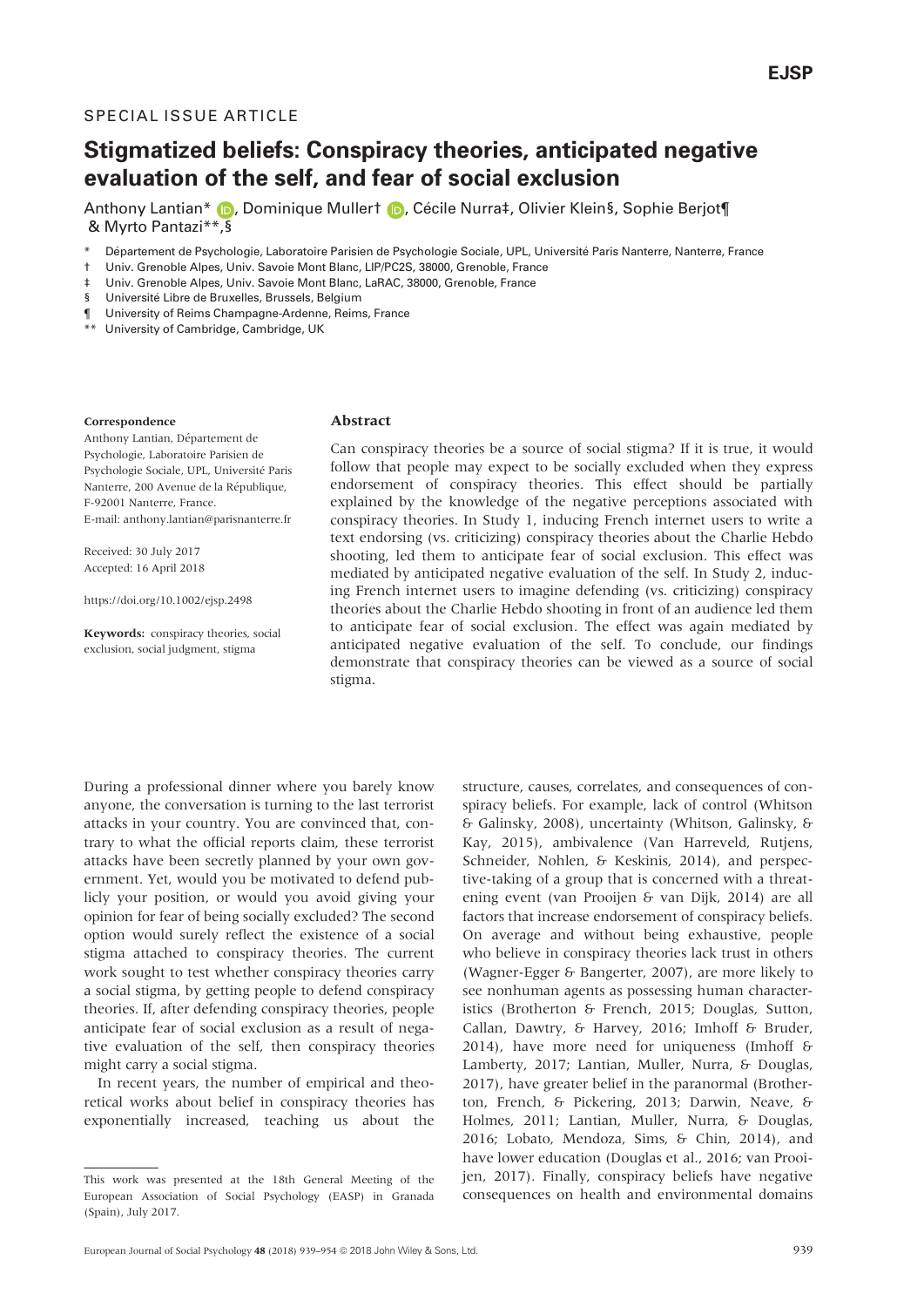(Bogart & Bird, 2003; Jolley & Douglas, 2014a, 2014b, 2017; Lewandowsky, Oberauer, & Gignac, 2013), and on pro-social behaviors (van der Linden, 2015).

Despite all the knowledge gained about the psychological factors related to conspiracy beliefs, there is relatively little empirical work about the public perception of conspiracy theories in our society. It is anecdotally believed that conspiracy theories have a negative connotation and may thus be a source of stigma for those who endorse them. Indirect support for this view is provided by Wood and Douglas (2013), who observed that people promoting alternative explanations for events via comments on news websites (referred to as "conspiracists" by the authors) were reluctant to label and let others label their beliefs as "conspiracy theories." According to these authors, these observations support the recurrent hypothesis of "social stigma" (p. 1) and of "intellectual stigma" (p. 3) attached to conspiracy theories, which supposedly negatively affects the social perception of people who endorse such theories. As the "stigma" hypothesis becomes increasingly popular (see also Harambam & Aupers, 2015; Wood, 2016; Wood & Douglas, 2015), to test it empirically, it is important to draw on theoretical considerations regarding the nature of stigma.

# Social Stigma: Definition, Psychological Consequences, and Concealability

Testing the hypothesis of conspiracy theories as a social stigma requires turning to the literature and the conceptualizations of the concept of "stigma." Stigma was a term originally used by the ancient Greeks to designate a sign into the body (e.g., a cut, a burn) that was made to signal to everyone the presumed questionable morality of its bearer (e.g., a criminal, a slave, etc.; Goffman, 1963). According to Goffman (1963), a stigma is "an attribute that extensively discredits an individual" (p. 3). These attributes, such as skin color (Pinel, Warner, & Chua, 2005), sexual orientation (Lewis, Derlega, Griffin, & Krowinski, 2003), physical or mental disabilities (Crandall & Moriarty, 1995; Rüsch, Angermeyer, & Corrigan, 2005), or religious (non)belief (Gervais & Najle, 2018; Nugier et al., 2016; Pachankis et al., 2018) may be of various kinds, as a function of the social context (Major, 2007). A great deal of research has been devoted to the topic of stigma (Link & Phelan, 2001; Major & O'Brien, 2005), including the study of its nature (e.g., the different characteristics of stigma such as controllability, concealability, and dangerousness; Frable, 1993; Major, 2007; Quinn, 2006), its origins (Kurzban & Leary, 2001), and its social-psychological consequences (Major & O'Brien, 2005).

Social exclusion is considered one of the most straightforward and logical consequences of stigma (Kurzban & Leary, 2001; Major & Eccleston, 2004; Miller & Kaiser, 2001; Smart & Wegner, 2000). According to Dodor and Kelly (2009), "The core

feature of stigma is the possession of an attribute that conveys a devalued social identity, which is widely shared and well known among members of the culture, and become a basis for excluding or avoiding such person(s)" (p. 175). In fact, people's self-perception depends on how they think others perceive them (Shrauger & Schoeneman, 1979). Hence, people continuously monitor their environment to detect potential signs of social exclusion (Leary, 1999), an activity that helps them satisfy their fundamental need to belong (Baumeister & Leary, 1995). In other words, people are aware of the social world in which they live, which implies that they would know that holding a stigma makes them most likely to be socially excluded: something far from being benign. Indeed, social exclusion causes various aversive effects to those it concerns (Gerber & Wheeler, 2009; Williams, 2007), including a threat to their fundamental needs (e.g., Fayant, Muller, Hartgerink, & Lantian, 2014; Gonsalkorale & Williams, 2007; Williams, 2007).

# The Hypothesis of Conspiracy Theories as a Social Stigma

In line with the defense of the conspiracy-theories-asa-social-stigma hypothesis, some scholars explicitly state that providing a conspiracy theory as an explanation is stigmatized in our society (Harambam & Aupers, 2015; Husting & Orr, 2007). More specifically, Husting and Orr (2007) claim that in the public sphere, the term "conspiracy theory" trivializes people's explanations, regardless of the quality of these explanations. In this sense, conspiracy theories could be seen as a "sign of narrative disqualification" (Bratich, 2008, p. 4). For Barkun (2016), conspiracy theories are even doubly stigmatized, because they are not only considered as invalid knowledge, but also as theories defended by people belonging to the social fringe. Thus, more than the discredit associated with conspiracy theories, the traits of people who endorse them may also be discredited. Some scholars suggest indeed that being called "conspiracy theorist" conveys a negative image (Harambam & Aupers, 2015; Husting & Orr, 2007).

This image is even found in the academic literature. Indeed, believing in conspiracy theories seems to be a sign of "intellectual character vices," such as gullibility and lack of discernment, for giving too much credibility to questionable sources of information and lack of credibility to legitimate sources of information (Cassam, 2016). In addition to being qualified as possessing such flaws, conspiracy believers are often considered in the collective imagination as suffering from mental health disorders, such as paranoia (Bratich, 2008; Harambam & Aupers, 2015, 2017; Husting & Orr, 2007; Sparkman, 2012). Moreover, ridiculing arguments of those who believe in conspiracy theories has been found to be an effective lever to reduce belief in conspiracy theories (Orosz et al., 2016). In sum, social views of conspiracy (e.g., theories, beliefs, believers,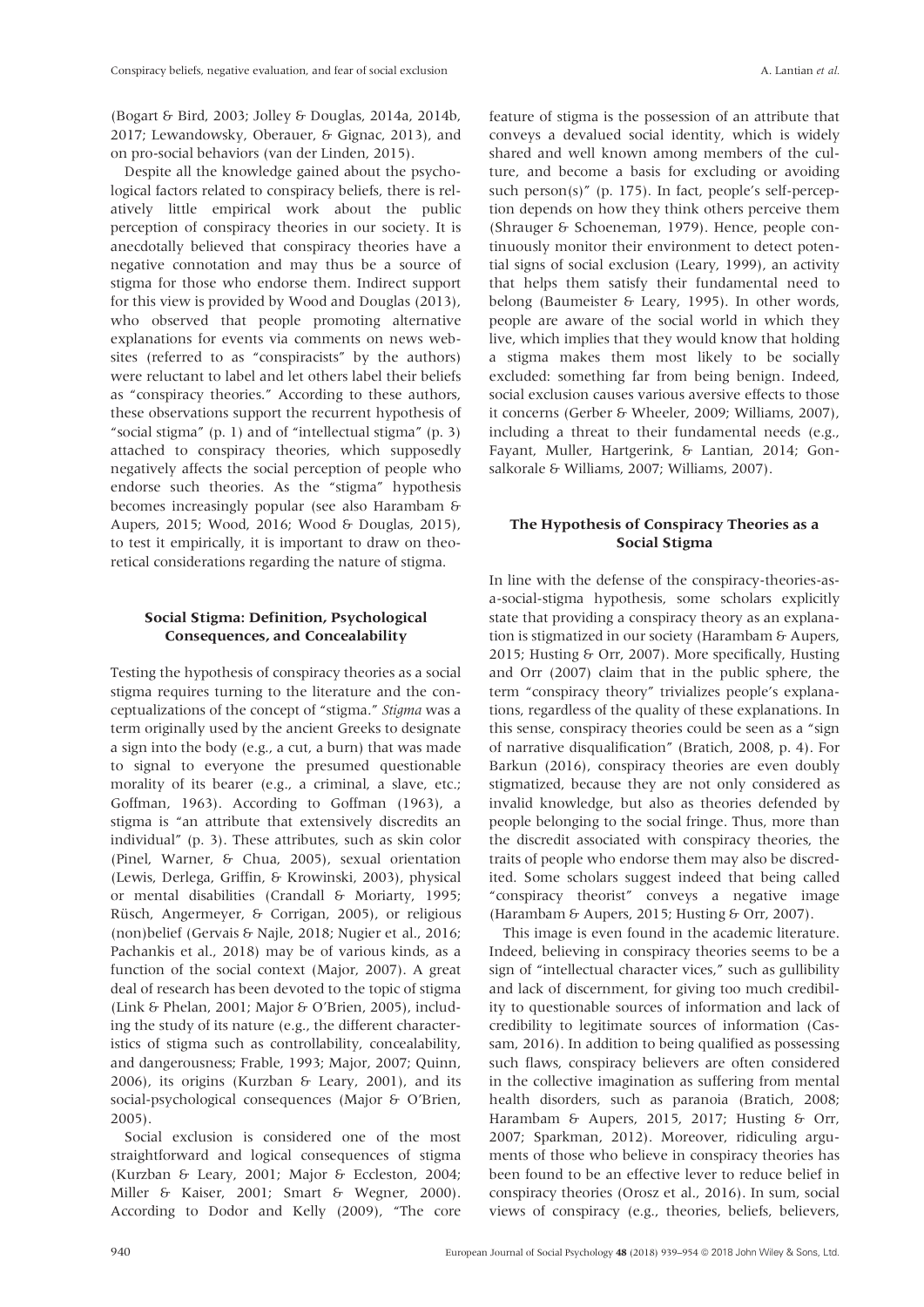etc.) seem to be in general considered derogatory in Western cultures (where most of the scholarship on this topic originates).

While scholars have discussed the view that endorsing conspiracy theories is a source of stigma, empirical evidence supporting it is scarce. Besides the above-cited work by Wood and Douglas (2013), Klein, Van der Linden, Pantazi, and Kissine (2015) have shown that US MTurkers consider that a certain number of negative traits, such as "gullible," "crazy," "stupid," etc. apply more to people who believe in conspiracy theories than to people who do not believe in conspiracy theories. Moreover, conspiracy believers are more likely to be members of often socially disadvantaged minority groups (Crocker, Luhtanen, Broadnax, & Blaine, 1999; Freeman & Bentall, 2017; Parsons, Simmons, Shinhoster, & Kilburn, 1999; Stempel, Hargrove, & Stempel, 2007; Uscinski & Parent, 2014), and are more likely to report a feeling of powerlessness and anomie (Abalakina-Paap, Stephan, Craig, & Gregory, 1999; Goertzel, 1994; Jolley & Douglas, 2014a). Given that "rejection is an indicator of stigma" (Miller & Kaiser, 2001, p. 190), this could be seen an indirect hint in favor of the stigmatized condition of conspiracy believers.

Nevertheless, despite the fact that these works support the conspiracy-theories-as-stigma hypothesis, their correlational nature and the fact that they do not directly measure stigma do not allow us to demonstrate a causal relation between endorsement of conspiracy theories and social stigma. More important, previous studies do not tackle the fact that stigma is inherently dependent on contextual factors, which is well articulated in the stigma literature. As Crocker, Major, and Steele (1998) note: "stigmatization is [...] primarily a situational threat, the predicament of being in a situation where one's stigma could influence how one is treated and judged" (p. 504).

The present work represents the first experimental attempt to specifically test the hypothesis that conspiracy theories are socially stigmatized. While taking into account the contextual factors articulated in the stigma literature, we tested the conspiracy-theories-as stigma hypothesis, using two indicators of the existence of social stigma.<sup>1</sup> Specifically, we suggest that if the conspiracy-theories-as-stigma hypothesis holds, then, driving people to defend (vs. criticize) conspiracy theories should make them (i) aware of the risk to be evaluated negatively, and (ii) consequently make them fear being excluded. These hypotheses stem from the fact that social stigma is originally defined as subjective and contextual (Crocker et al., 1998), and hence, social stigma is noticeable by assessing people's internal representation about the subject matter in question. Thus, the social expectations that people develop when they imagine defending (vs. criticizing) conspiracy theories allow us to study stigma in a quasi-ecological context. We conducted two studies to test our hypotheses.

In a more exploratory manner, we also included a baseline measure of belief in conspiracy theories. Indeed, one could wonder whether people who are generally drawn to conspiracy theories will react differently to the defense of conspiracy theories compared with people who do not believe in those theories. In terms of the direction of these potential differences, we anticipated two possibilities. On the one hand, people who endorse conspiracy theories could be more sensitive to publicly defending conspiracy theories because they may personally carry this stigma on their day-to-day experience. On the other hand, people who endorse conspiracy theories could be less sensitive to these effects because they may feel protected by a strong sense of belonging in a subgroup of people sharing the same beliefs, and/or through the development of strategies to cope with and overcome a negative in-group status position (e.g., Mummendey, Kessler, Klink, & Mielke, 1999). Moreover, more pragmatically, defending something in which someone really believes could lead to relatively less discomfort than defending something in which someone does not really believe. In any event, including a baseline measure of belief in conspiracy theories also allowed us to ensure that the predicted effects are not only limited to people who do not believe in conspiracy theories.

# The Current Studies

Studies were conducted with French speakers so the materials were in French. For readability, we provided example of the materials in English. Study 1 and Study 2 were conducted and pre-registered in parallel. Studies were conducted online and participants were randomly assigned either to Study 1 or Study 2. For both studies, we pre-registered the hypotheses, the intended statistical treatments, the planned sample size, and the a priori exclusion criteria, on the AsPredicted website (<https://aspredicted.org/tx9st.pdf> for Study 1, [https://](https://aspredicted.org/yp45w.pdf) [aspredicted.org/yp45w.pdf](https://aspredicted.org/yp45w.pdf) for Study 2). We planned to run a mediation analysis. Then, to determine the sample size (total  $N = 150$  for each study), we based our power analysis calculation (with  $\alpha$  = .05 and a statistical power of 80%) on the test of the indirect effect (calculated thanks to the joint significance test, Judd, Yzerbyt, & Muller, 2014). It was based on a hypothetical simple mediation model, with an expected effect size of 0.39 (conventionally considered as a medium effect size) for the IV to mediator path and an expected effect size of 0.26 (conventionally considered as a small-to-medium effect size) for the mediator to DV path (see Fritz & MacKinnon, 2007). These two effect sizes could not be determined on the basis of previous literature because of an absence of similar reported

<sup>&</sup>lt;sup>1</sup>Importantly, social stigma is originally defined as subjective and contextual (Crocker et al., 1998), hence, people's beliefs regarding social perception of conspiracy theories are a witness of the existence of a social stigma. In other words, a social stigma is noticeable by assessing people's internal representation about the subject matter in question.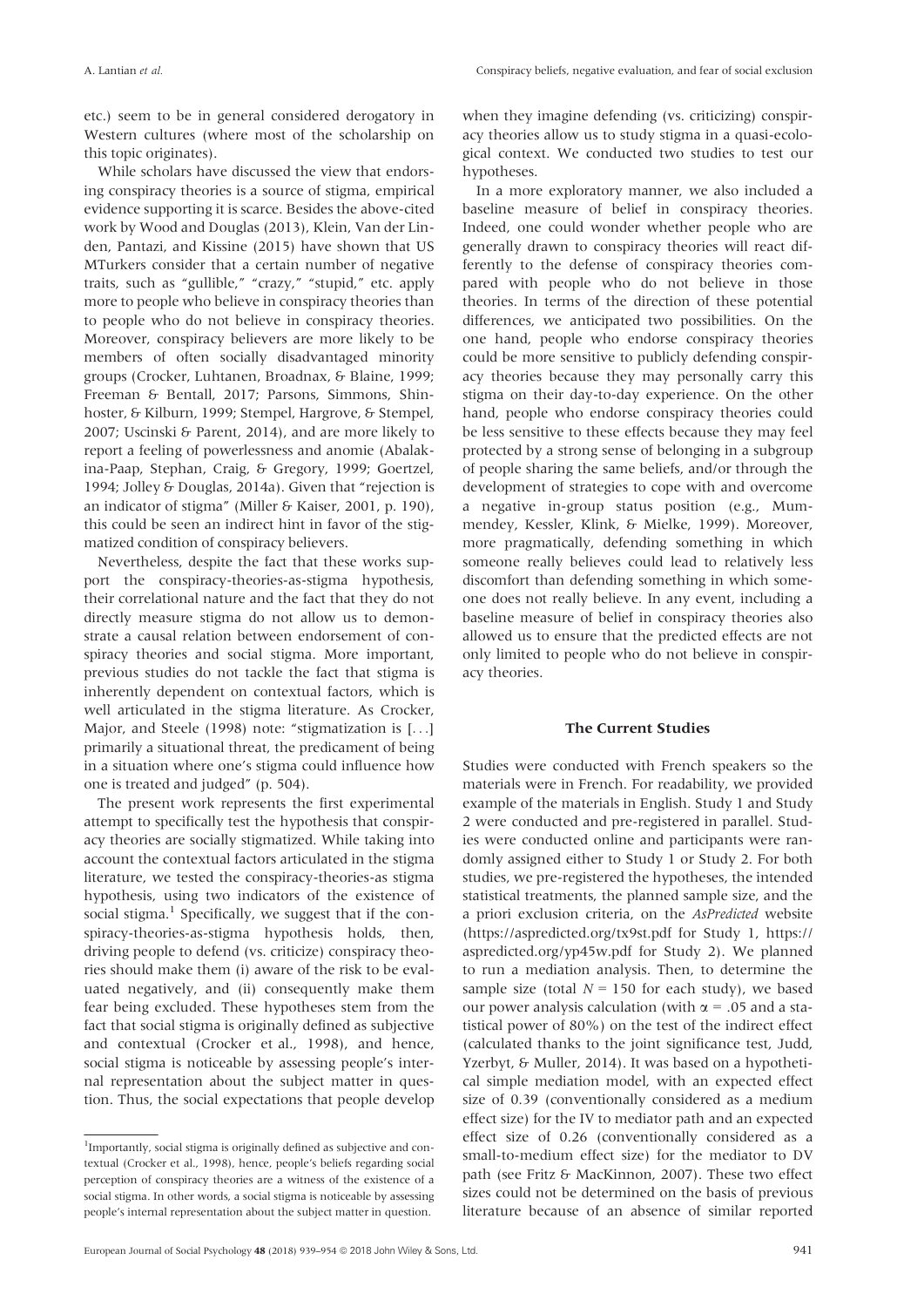effect, but were based on our own sense of smallest effect of interest (Funder et al., 2014). Finally, in both studies presented in this article, "we report how we determined our sample size, all data exclusions (if any), all manipulations, and all measures in the study" (Simmons, Nelson, & Simonsohn, 2012, p. 4). Publicly available anonymized raw data, analysis codes, and materials of our two studies can be found here: [https://](https://osf.io/32kps/) [osf.io/32kps/](https://osf.io/32kps/).

# Study 1

In this study, the main goal was to test whether getting people to defend (vs. criticize) conspiracy theories by writing a short essay would lead them to fear social exclusion. This effect is expected to be mediated by an anticipated negative evaluation resulting from the defense of conspiracy theories. A secondary goal was to test whether people think that those who believe in conspiracy theories are negatively judged (assessed with a specific item detailed below). Finally, a baseline measure of conspiracy theories belief allowed us (i) to run some additional exploratory analyses on the potential moderating effect of conspiracy belief on our variables, and (ii) to study the relation between conspiracy beliefs and people's perceptions (in general and members of their social circle) of believers in conspiracy theories.

## Method

Participants. One hundred and fifty-one French participants  $(M_{\text{age}} = 27.55, \quad SD_{\text{age}} = 12.91, \quad 107$ females) were recruited via various online platforms (e.g., social media, diverse mailing lists, etc.). In terms of socio-economic status, student participants were in majority in our sample (63.6%), followed by "managers and higher intellectual professions" (15.9%). Following our pre-registered a priori exclusion criteria, we excluded nine participants from the final sample. Among them (including participants who satisfy diverse exclusion criteria), two were excluded due to being considered by two independent judges as "noncompliant participants,"<sup>2</sup> two because they failed the seriousness check (Aust et al., 2013), three because they failed the attention check, one for having reported being clearly disturbed during the study, and three for self-reporting lack of knowledge about the Charlie Hebdo attacks. Hence, our final sample is composed of 142 participants  $(M<sub>age</sub> = 27.31)$ ,  $SD<sub>age</sub> = 11.56, 102 females).$ <sup>3</sup>

Materials and procedure. The study was conducted online. In the present study, we made participants believe that we were studying the ability to argue, more precisely, the ability to convince others during a debate. Participants were told that the computer program controlling the experiment would randomly select a topic, and that they would have to defend a specific and imposed viewpoint on this topic. We stipulated that regardless of their real opinion on this issue, their task consisted in defending this imposed viewpoint as convincingly as possible. We added that their arguments would be compared with the arguments of another internet user having been instructed to defend the opposite viewpoint, as in a television debate. We specified then that to identify who argued best, judges would evaluate and tell by whom they were the most convinced.

Then, participants were randomly allocated to one of the two experimental conditions. After a brief reminder of the Charlie Hebdo shooting, we informed participants that some people called into question the official story about the group alleged to be at the origin of the event, claiming that it was, in reality, planned in secret by French or foreigners' secret services or secret societies. In the pro-conspiracy condition, participants were asked to argue in favor of these alternative theories (explicitly called "conspiracy theories" in the text), so as to convince an audience that these theories are true. In the anti-conspiracy condition, participants were asked to argue against these alternative theories (explicitly called "conspiracy theories" in the text), so as to convince an audience that these theories are false. All the participants were invited to write down three arguments.

Next, we asked participants to imagine that the arguments they just produced were published on their Facebook profile, visible to anyone. We asked them to think about how people would evaluate them. We explicitly emphasized that by "people," we referred to any person finding their Facebook profile by chance, not their friends. For the purposes of the study, we created a 5-item scale to measure anticipated negative evaluation of the self (i.e., "After having read my arguments, people would form an unfavorable opinion of me," "After having read my arguments, people would criticize me," "After having read my arguments, people would judge me positively" [reverse-coded item], "After having read my arguments, people would have a wrong image of myself," "After having read my arguments, people would despise me"), with the following anchors  $(1 = \text{Strongly}$  disagree, to  $5 = \text{Strongly}$ agree). This scale had good internal consistency (Cronbach alpha,  $\alpha$  = .88). We also created a 4-item scale  $(1 = \text{Strongly disagree}, to 5 = \text{Strongly agree})$  to measure anticipated fear of social exclusion (i.e., "After having read my arguments, I would be scared that people wish to be less susceptible to socializing with me," "After having read my arguments, I

<sup>&</sup>lt;sup>2</sup>"Non-compliant participants" qualifies participants who explicitly do not follow the instructions, for example, refusing to do the task or writing something not related to the instructions.

<sup>&</sup>lt;sup>3</sup>Given the low number of missing participants after applying the exclusion criteria, the decrease in statistical power is relatively negligible.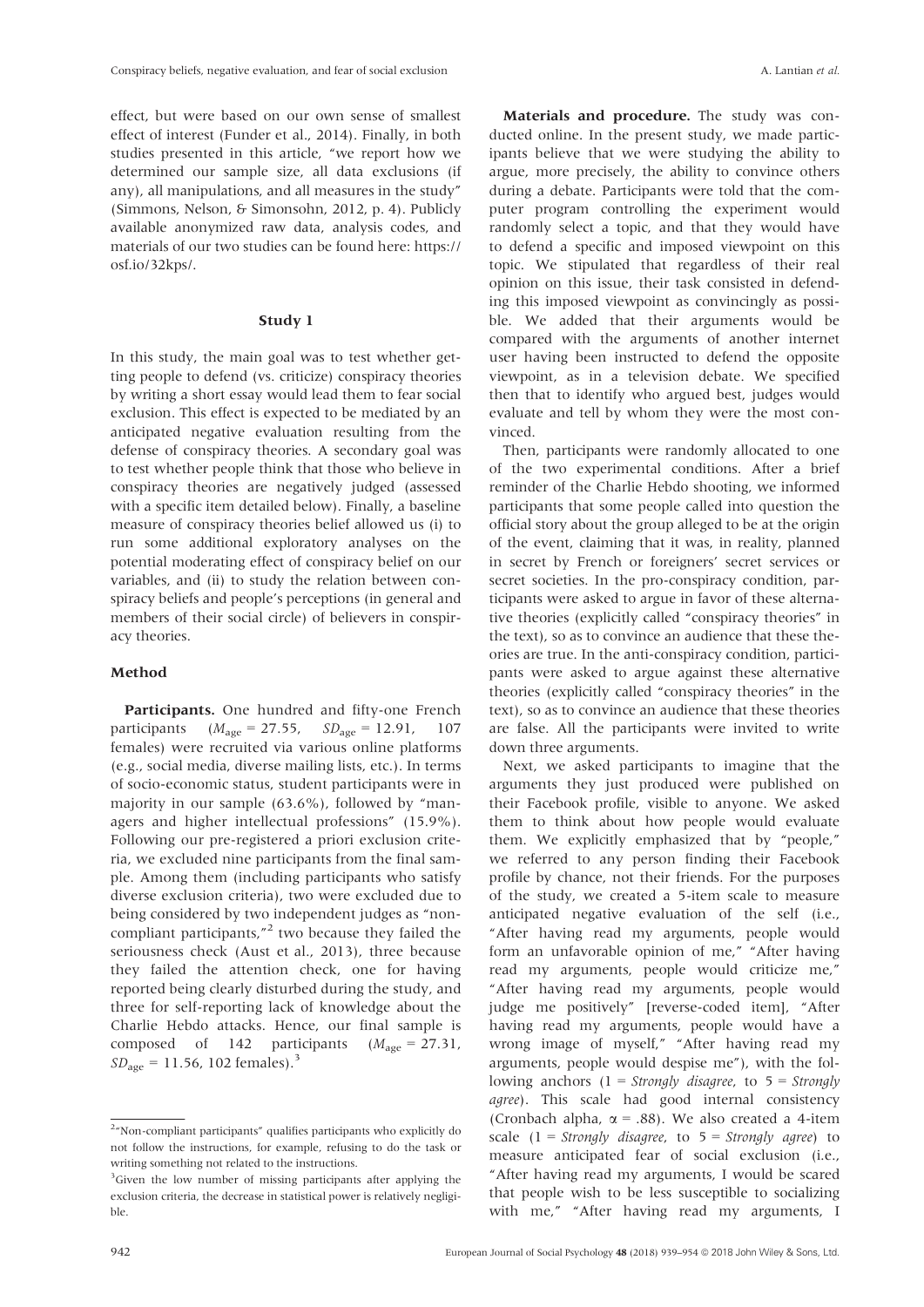would be scared that people wish to ignore me," "After having read my arguments, I would be scared that people wish to put me aside," "After having read my arguments, I would be scared that people wish to reject me,"  $\alpha$  = .96).

Before proceeding further, we ensured whether these last two constructs (i.e., anticipated negative evaluation of the self and anticipated fear of social exclusion) were empirically distinguished. To do so, we conducted two confirmatory factorial analyses (using maximum likelihood estimator), one with a two-factor model and one with a one-factor model. In line with our expectations, we found a good fit for the two-factor model  $(\chi^2[26, N = 142] = 56.19,$ <br>normed chi square  $(\chi^2[46] = 2.96$  comparative fit normed chi-square  $(\chi^2/df) = 2.96$ , comparative fit<br>index [CEII = 0.98, mean square error of approxima] index [CFI] = 0.98, mean square error of approximation  $[RMSEA] = 0.09$   $[90\% \text{ CI} = 0.06, 0.12]$ , standardized root mean square residual  $[SRMR] = 0.05$ ), and more modest support for the one-factor model combining all the items onto a single factor ( $\chi$ [27, N = 142) = 160.67, normed chi-square ( $\chi^2$ /  $N = 142$ ) = 160.67, normed chi-square  $(\chi^2/df)$  = 5.95, CFI = 0.89, RMSEA = 0.19 [90%  $(\chi^2)$  $df$  = 5.95, CFI = 0.89,  $CI = 0.16, 0.22$ ,  $SRMR = 0.08$ . Crucially, we also found that the two-factor model fitted significantly better than the one-factor model  $(\chi^2[1] = 104.49)$ ,  $p < .001$ ).

Following these measures, we assessed participants' general conspiracy belief baseline using the French version (Lantian et al., 2016) of the Generic Conspiracist Beliefs scale (Brotherton et al., 2013). This is a 15-item scale  $(1 = Definitely not true to 5 = Definitely)$ true), which measures the general proneness to believe in conspiracy theories (e.g., "Evidence of alien contact is being concealed from the public,"  $\alpha$  = .89). We also included an attention check to assess if participants really payed attention to the task (i.e., "This question is designed to ensure that you are reading carefully, please answer 'undecided', corresponding to the third row"). Finally, participants were told to answer demographic questions. We asked if they were disturbed by their environment during the study ("no," "just a little," "a lot"), and asked for their socio-economic category, age, gender, what they thought was the goal of the study, and a free space for comments. Then, we asked, if the question was relevant to their concerns, to what religious orientation they felt the closest. We assessed, on an analogical scale from 0 (not at all) to 100 (extremely) if they had followed the news about the Charlie Hebdo attacks in January 2015, and if they personally believed in conspiracy theories about these events. To assess perceptions of believers in conspiracy theories, we also asked how, according to them, French people in general perceive people who doubted the official version of the Charlie-Hebdo attacks  $(1 = V$ ery negatively, to  $7 = V$ ery positively), and how people from the participants' social circle (i.e., their acquaintances) do (on the same rating scale). We included a seriousness check ("I have taken part seriously" or "I have just clicked through, please throw my data away"; see Aust, Diedenhofen, Ullrich, &

Musch, 2013). At the end, participants were debriefed and thanked.

### Results

Confirmatory results. To test our main prediction (a mediation model, see Figure 1), $4$  we first tested the total effect of conspiracy argumentation (anti-conspiracy coded  $-1$  vs. pro-conspiracy coded +1) on anticipated fear of exclusion. In line with our hypothesis, participants who were asked to defend conspiracy theories reported more anticipated fear of social exclusion than participants who were asked to criticize them,  $\beta = .61$ ,  $B = 0.75$ ,  $SE = .08$ , t  $(139) = 9.19$ ,  $p < .001$ ,  $\eta_p^2 = .378$ . A second regres-<br>sion model (testing the W<sub>1</sub> to mediator path) showed sion model (testing the IV to mediator path) showed that participants from the pro-conspiracy condition anticipated more negative evaluation than participants in the anti-conspiracy condition,  $\beta = .59$ ,  $B = 0.58$ ,  $SE = .07$ ,  $t(139) = 8.71$ ,  $p < .001$ ,  $\eta_p^2 = .353$ .<br>Third a last regression model (testing the mediator to Third, a last regression model (testing the mediator to DV path) showed that the more people anticipated negative evaluation, the more they anticipated fear of social exclusion, controlling for the experimental condition,  $\beta = .67$ ,  $B = 0.84$ ,  $SE = .08$ ,  $t(138) = 11.05$ ,  $p < .001$ ,  $\eta_p^2 = .470$ . The residual direct effect of con-<br>entracy belief was reduced but still significant  $\beta = .22$ . spiracy belief was reduced, but still significant,  $\beta = .22$ ,  $B = 0.26$ ,  $SE = .07$ ,  $t(138) = 3.55$ ,  $p < .001$ ,  $\eta_p^2 = .084$ .<br>Because the IV to mediator and mediator to DV paths Because the IV to mediator and mediator to DV paths are significant at the same time, one can conclude that this reduction is significant (Judd et al., 2014). Of course, as an alternative test, the percentile bootstrap procedure (10,000 bootstrap samples) also leads to the same conclusion with a confidence interval that does not include zero, 95% [0.36; 0.62] for the indirect effect.

Our secondary prediction was that, in general, people think that those who believe in conspiracy theories (on Charlie-Hebdo attacks in our case) are negatively judged. A one-sample *t*-test against the middle point of the scale (4) confirms that people view believers in conspiracy theories as negatively judged by people in general  $(M = 2.59, SD = 1.16), t(141) = 14.45,$  $p < .001$ , Cohen's  $d = 1.21$ .

#### Exploratory Results and Discussion

Having found that the effect of the experimental manipulation on anticipated fear of social exclusion is mediated by negative evaluation of the self, we considered whether this mediation was moderated by

<sup>4</sup> On one of the following regression models, we detected an observation with a very large studentized deleted residual (i.e., a value of 4.44, see McClelland, 2014). According to our pre-registering document, we removed this participant from the sample, for this mediation analysis and the moderated mediation analysis that followed. Keeping this participant did not change any of the conclusions.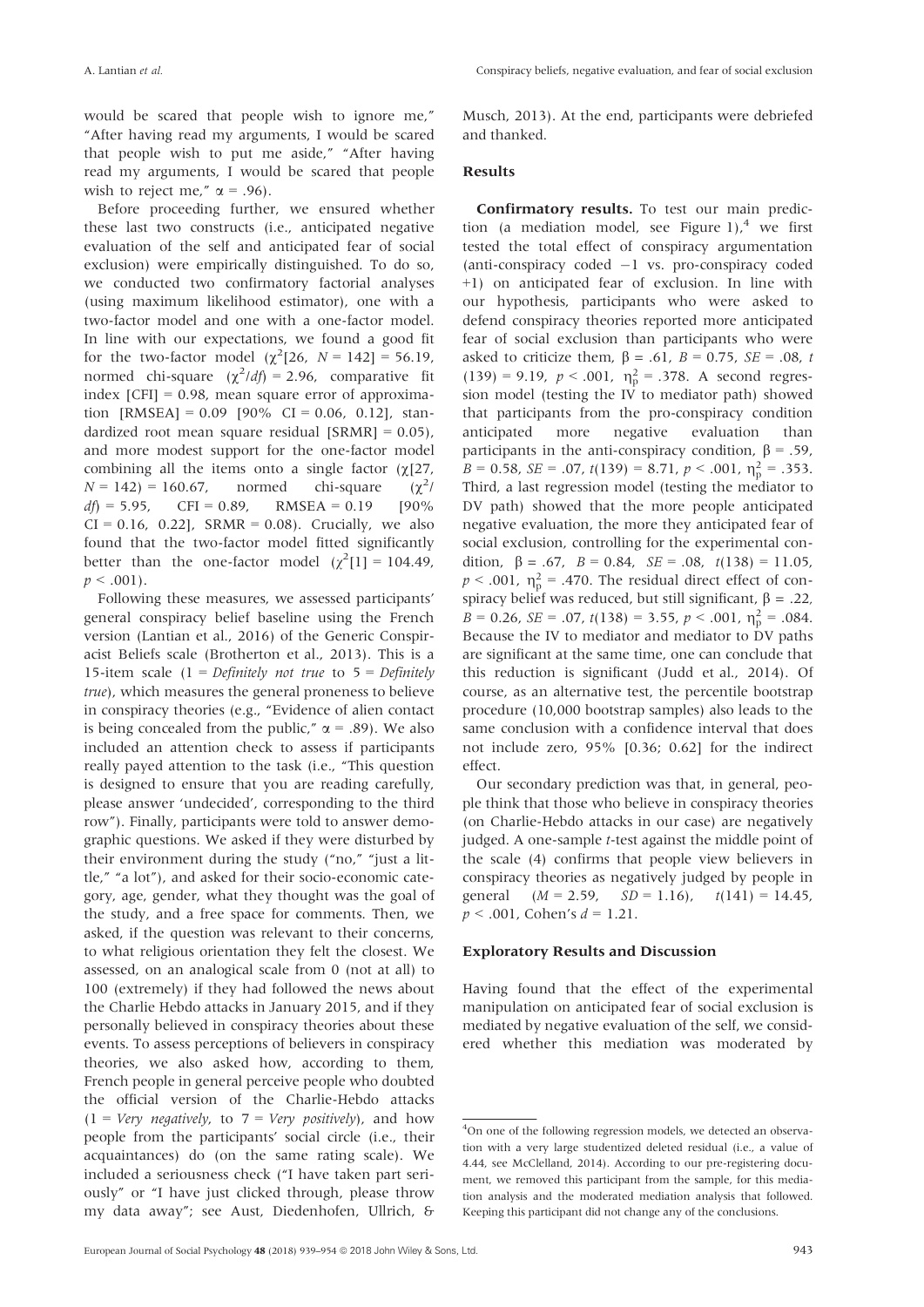

Fig. 1: Unstandardized regression coefficients (B) of the mediated model tested in Study 1. Note: \*\*\*  $p < .001$ 

people's chronic tendency to espouse conspiracy beliefs. $5$  To do so, we run a moderated mediation model, after having made sure that the experimental manipulation did not affect the moderator. This condition was met.<sup>6</sup>

The moderated mediation model followed the analytic strategies specified by Muller, Judd, and Yzerbyt (2005). After having mean-centered all the predictors (see Table 1 for the univariate and bivariate statistics), we observed an overall effect of the experimental condition on the anticipated fear of social exclusion, at the average level of baseline measure of belief in conspiracy theories ( $B = 0.75$ ,  $p < .001$ ). This overall effect of the experimental condition was moderated by baseline measure of belief in conspiracy theories,<sup>7</sup> that is, the more participants were susceptible to belief in conspiracy theories, the less being asked to defend conspiracy theories led them to fear being socially excluded  $(B = -0.38, p < .001$ ; see Table 2 for all the relevant data). The analysis of the simple effects showed that people with low, average, and high level of conspiracy belief had greater fear of social exclusion when defending rather than criticizing conspiracy theories (see Figure 2 for a graphical representation of the values of the simple effects for low, average, and high believers in conspiracy theories). More importantly, we found then that the effect of experimental condition on anticipated negative evaluation was moderated by baseline measure of belief in conspiracy theories  $(B = -0.33, p < .001)$ . Interestingly, despite this moderation, not only low believers but also average and high believers in conspiracy theories felt negatively evaluated when defending rather than criticizing conspiracy theories. We did not find a significant moderation effect of the baseline measure of belief in conspiracy theories on the effect of negative evaluation of the self on fear of social exclusion (controlling for the experimental condition;  $B = -0.13$ ,  $ns$ ). Finally, we did not find evidence of a moderation effect of the baseline measure of belief in conspiracy theories on the direct effect of experimental condition on fear of social exclusion (controlling for the other variables in the model;  $B = -0.06$ , *ns*).

Our next exploratory investigation involved testing if people's baseline measure of belief in conspiracy theories was related to their guessing about how French people perceive people who believe in conspiracy theories regarding the Charlie Hebdo attacks ( $M = 2.59$ ,  $SD = 1.16$ , as well as how people from their own social circle (i.e., their acquaintances) perceive people who believe in such theories ( $M = 2.73$ ,  $SD = 1.41$ ). We observed that participants' baseline measure of belief in conspiracy theories was not significantly related to how they think the French people perceive those who

Table 1. Univariate and bivariate statistics for moderated mediation in Study 1

| Variable                                                                                                                                                                        | Pro-<br>conspiracy | Conspiracy<br>beliefs<br>baseline | Anticipated<br>negative<br>evaluation | Anticipated<br>fear of<br>social<br>exclusion   |
|---------------------------------------------------------------------------------------------------------------------------------------------------------------------------------|--------------------|-----------------------------------|---------------------------------------|-------------------------------------------------|
| M<br><b>SD</b><br>Correlations<br>Pro-conspiracy<br>Conspiracy<br>beliefs<br>baseline<br>Anticipated<br>negative<br>evaluation<br>Anticipated<br>fear of<br>social<br>exclusion | 0.02<br>1          | 2.59<br>0.76<br>.01               | 3.31<br>0.98<br>$.59***$<br>$-.09$    | 2.51<br>1.22<br>$.61***$<br>$-.20*$<br>$.80***$ |

Note:  $N = 141$ .

 $np < .05; ***p < .001.$ 

<sup>&</sup>lt;sup>5</sup>Ultimately, we chose the measure of the general tendency to believe in conspiracy theories instead of the single-item measuring belief in conspiracy theories about the Charlie Hebdo shooting, as a moderator in the moderated mediation model tested. We believe that in terms of generalization, we will learn more about conspiracy beliefs from analyzing people's general susceptibility to believe in conspiracy theories rather than studying only a subset of this category of beliefs. Indeed, conspiracy mentality is the hypothetical underlying construct linking belief in various conspiracy theories together, which leads us to argue that this effect should not be restricted to these particular conspiracy theories (i.e., Charlie Hebdo shooting conspiracy theories). In any case, interested readers are referred to Supporting Information S1 to see the results involving the single-item measuring belief in Charlie Hebdo conspiracy as the moderator.

<sup>6</sup> People in the pro-conspiracy condition did not express a higher baseline belief in conspiracy theories ( $M = 2.59$ ,  $SD = 0.79$ ,  $n = 72$ ) compared to the anti-conspiracy condition ( $M = 2.58$ ,  $SD = 0.73$ ,  $n = 69$ ),  $t(139) = 0.09, p = .93, \eta_{\rm p}^2 < .001.$ <br><sup>7</sup>This result is incompatible with a

This result is incompatible with a prototypical moderated mediation, which assumes that the effect of the IV on the DV is not dependent on values of the moderator (Muller et al., 2005).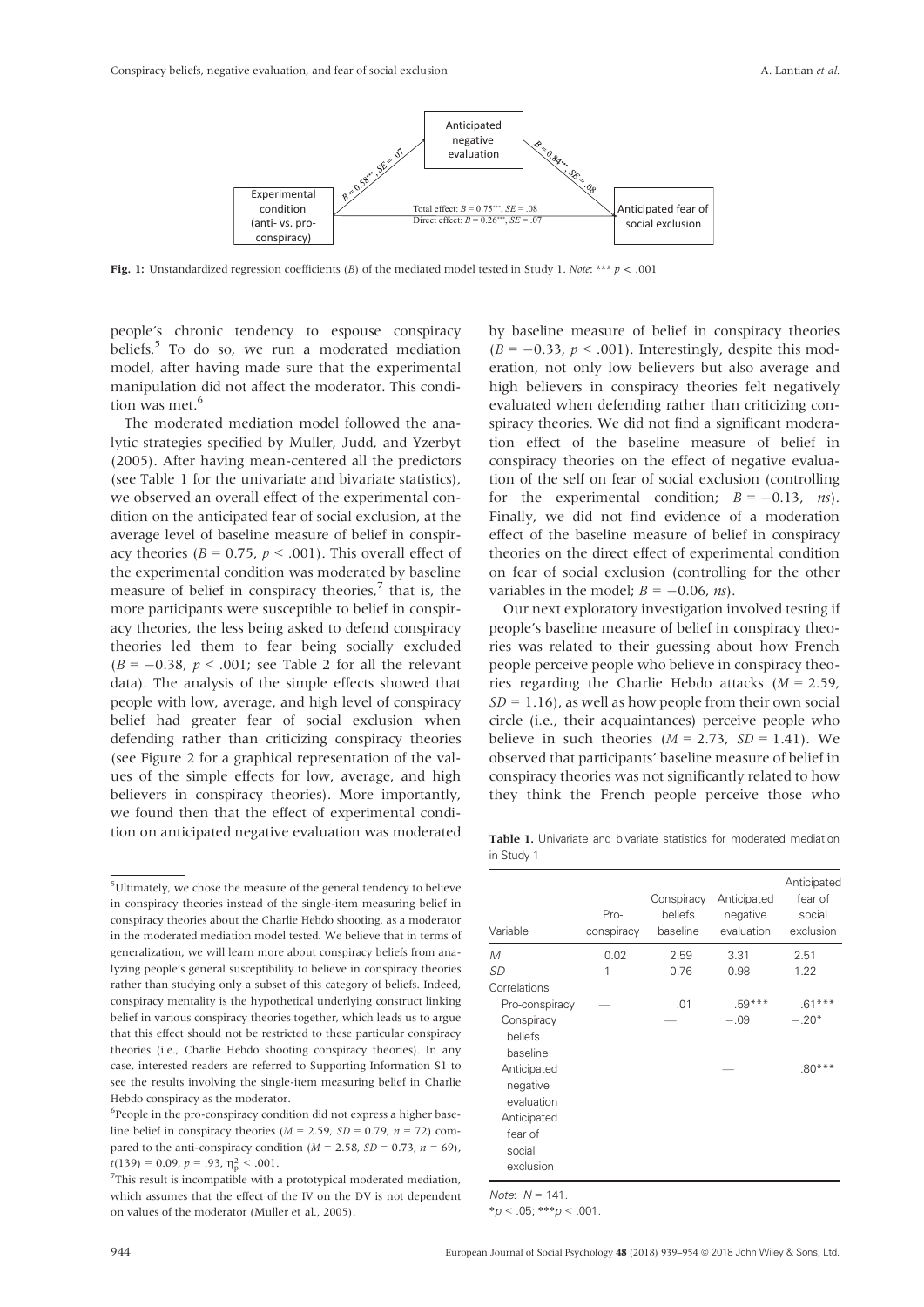| <b>Table 2.</b> Least squares regression results for moderated mediation in Study 1 |  |
|-------------------------------------------------------------------------------------|--|
|-------------------------------------------------------------------------------------|--|

|                                                                      | Outcome: Anticipated fear<br>of social exclusion |            | Outcome: Anticipated<br>negative evaluation |            | Outcome: Anticipated fear<br>of social exclusion |            |
|----------------------------------------------------------------------|--------------------------------------------------|------------|---------------------------------------------|------------|--------------------------------------------------|------------|
| Predictors                                                           | B (SE)                                           |            | B (SE)                                      |            | B (SE)                                           |            |
| Pro-conspiracy                                                       | 0.75(.08)                                        | $9.96***$  | 0.58(.06)                                   | $9.20***$  | 0.26(.08)                                        | $3.36***$  |
| Conspiracy beliefs baseline                                          | $-0.29$ (.10)                                    | $-2.94**$  | $-0.10$ (.08)                               | $-1.16$    | $-0.21(0.07)$                                    | $-2.69**$  |
| Pro-conspiracy $\times$ Conspiracy beliefs baseline                  | $-0.38(0.10)$                                    | $-3.81***$ | $-0.33(0.08)$                               | $-3.92***$ | $-0.06$ (.09)                                    | $-0.68$    |
| Anticipated negative evaluation                                      |                                                  |            |                                             |            | 0.79(0.08)                                       | $10.01***$ |
| Anticipated negative evaluation $\times$ Conspiracy beliefs baseline |                                                  |            |                                             |            | $-0.13(0.09)$                                    | $-1.42$    |

Note:  $N = 141$ .

B, unstandardized estimate; SE, standard error of the estimate.

\*\* $p < .01;$ \*\*\* $p < .001$ .



Fig. 2: Unstandardized regression coefficients (B) of the mediated model tested illustrating simple effects for low  $(-1 SD)$ , average, and high  $(+1)$ SD) believers in conspiracy theories, in Study 1. Unstandardized regression coefficients in boldface are significantly different ( $p < .05$ ) across levels of the moderator. *Note*: \*  $p < .05$ ; \*\* $p < .01$ ; \*\*\* $p < .001$ 

believe in conspiracy theories about Charlie Hebdo events,  $r(140) = .03$ , 95% CI  $[-0.14, 0.19]$ ,  $p = .76$ . However, the more participants believe in general conspiracy theories, the more they think that people from their own social circle positively evaluate those who believe in conspiracy theories about the Charlie Hebdo events,  $r(140) = .36, 95\%$  CI [0.21, 0.50],  $p < .001$ .

In sum, the results of Study 1 allow us to confirm our main prediction that people who defend conspiracy theories expect to be negatively judged, which, in turn, leads them to fear social exclusion. General baseline susceptibility to conspiracy theories seems to play a role in this stigmatizing mechanism, but only to some extent. The more people are susceptible to belief in conspiracy theories, the less being asked to defend conspiracy theories (rather than criticize them) led them anticipate negative evaluation of the self. When defending conspiracy theories, people who do not believe in conspiracy theories felt negatively evaluated and reported fear of social exclusion, but this is also the case, albeit to a lesser extent, for people who moderately and strongly believe in conspiracy theories. Note nevertheless, that these exploratory results should be treated with caution given that our sample size planning was based on the test corresponding to our main hypothesis, and not this exploratory analysis. Study 2 tested the replicability of our main findings.

# Study 2

In this study, our aim was to demonstrate that inducing people to imagine defending conspiracy theories in

public, in front of an audience, leads to an anticipated fear of social exclusion. Again, we expected this effect to be mediated by the knowledge that defending conspiracy theories is negatively viewed by people in general.<sup>8</sup> The secondary and exploratory hypotheses were the same as in Study 1.

# Method

Participants. We recruited the complete data of 150 French participants ( $M_{\text{age}} = 27.01$ ,  $SD_{\text{age}} = 9.97$ , 117 females). As in Study 1, student participants were in majority in our sample (58.7%), followed by "managers and higher intellectual professions" (16.7%). In accordance with our pre-registered a priori exclusion criteria, five participants were excluded from the final sample. Among them (including participants who satisfy diverse exclusion criteria), three were excluded because they failed the seriousness check (Aust et al., 2013), two because they failed the attention check, and two for having reported being clearly disturbed during the study. Our final sample is composed of 145 participants ( $M_{\text{age}} = 26.68$ ,  $SD_{\text{age}} = 9.73$ , 112 females).

<sup>8</sup> For reasons of consistency and fluency, although in the pre-registration document we distinguish between confirmatory and exploratory analyses in both studies, we do not make this distinction in the following results section of Study 2. The distinction was made in the pre-registration document of both studies because they were run in parallel. However, as here the studies are presented sequentially, we only made this distinction for Study 1, which was presented first.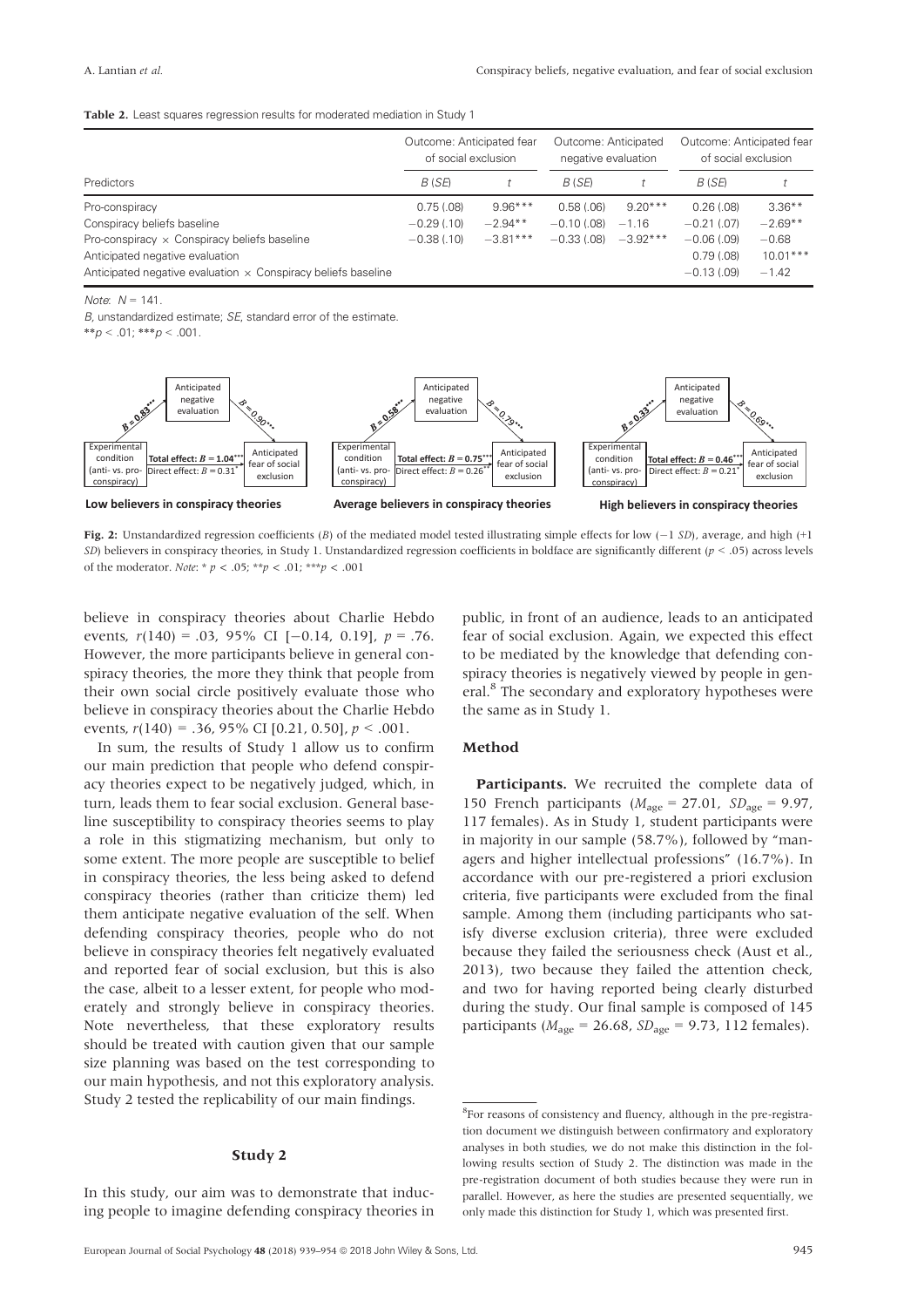Materials and Procedure. In the present study, we told participants that we were studying imagination and perspective taking. Participants were told that the program was going to randomly select a topic for an imaginary task, in which they would have to imagine what they could feel, their attitudes, beliefs, and behaviors, trying to do their best to forget their own convictions, who they are, and how they would normally react, etc. (small portions of the instructions were borrowed from Rusbult, 1980).

Then, participants were randomly allocated to one of the two experimental conditions. In the two conditions, they were asked to imagine that they were in front of an audience of 300 people attending a public debate. Importantly, we specified that they would know absolutely no one in this audience. The topic of the debate was the Charlie Hebdo shooting. We informed participants that some people called into question the official story about the group alleged to be at the origin of the event, claiming that it was, in reality, planned in secret by French or foreign secret services or secret societies. In the pro-conspiracy condition, participants were told that they strongly argued in favor of these alternative theories (explicitly called "conspiracy theories" in the text), because they were convinced of their veracity. In the anti-conspiracy condition, participants were told that they strongly argued against these alternative theories, because they were strongly convinced that they were false. Then, all the participants were invited to take one minute to imagine this situation and what they would feel and think immediately after their speaking slot. They could not move on to the next step unless the minute had fully elapsed. To increase the efficacy of the procedure, immediately after this minute, we instructed them to write in the maximum detail how they had lived this situation, including their emotions, behaviors, etc. (this general procedure was borrowed from Brambilla, Ravenna, & Hewstone, 2012). We assessed the quality of the mental imagery (Libby, 2003) by evaluating how participants estimate the difficulty of the task: "I found that imagining this event was"  $(1 = Extremely$ easy, to  $7$  = Extremely difficult), the vividness: "I found that the mental pictures linked to this event were"  $(1 = Foggy$  and blurry, to  $7 = Clear$  and distinct), and the completeness of the imagery: "I found that the mental pictures link to this event were"  $(1 =$  *Sparse and empty,* to  $7 =$  Rich and detailed).

In the following phase, we asked participants how people from the audience would evaluate them. The two scales used in Study 1, that is, the anticipated negative evaluation of the self ( $\alpha$  = .73) and the anticipated fear of social exclusion ( $\alpha$  = .95), were slightly adapted to this task (e.g., "After having heard me, people would form an unfavorable opinion of me"). All the remaining materials were exactly the same as in Study 1.

Again, we found that these last two constructs (i.e., anticipated negative evaluation of the self and anticipated fear of social exclusion) were empirically distinct. Indeed, a confirmatory factorial analyses (using maximum likelihood estimator) provided good support for a two-factor model  $(\chi^2 - 34.98 \text{ normed chi square})^2/d\theta =$  $(\chi^2[26, \quad N = 141]$ = 34.98 normed chi-square  $(\chi^2/df) = 1.35$ , CFI = 0.99,<br>PMSEA = 0.05, 190% CI = 0.00, 0.091, SPMP = 0.07) RMSEA =  $0.05$  [90% CI = 0.00, 0.09], SRMR = 0.07) and more modest support for a one-factor model combining all the items into one constructs  $(\chi^2[27, N = 141] = 120.54$  pormed chi-square  $(\chi^2/df) = 4.46$  $N = 141$ ] = 120.54, normed chi-square  $(\chi^2/df) = 4.46$ ,<br>CEL - 0.86, PMSEA - 0.16, 190%, CL - 0.13, 0.191  $CFI = 0.86$ , RMSEA = 0.16 [90% CI = 0.13, 0.19],  $SRMR = 0.14$ ). Crucially, the two-factor models fitted significantly better than the one-factor models  $(\chi^2[1] = 85.57, p < .001).$ 

### Results

We observed that participants in the pro-conspiracy condition considered that the imaginary task was significantly more difficult ( $M = 3.98$ ,  $SD = 1.81$ ,  $n = 64$ vs.  $M = 2.83$ ,  $SD = 1.49$ ,  $n = 81$ ,  $t[143] = 4.22$ ,  $p < .001$ ,  $\eta_p^2 = .111$ ), marginally less vivid ( $M = 4.61$ ,<br>  $p = 1.70$ ,  $v = M = 5.07$ ,  $p = 1.37$ ,  $f[1431 - 1.83]$  $SD = 1.70$  vs.  $M = 5.07$ ,  $SD = 1.37$ ,  $t[143] = 1.83$ ,  $p = .070$ ,  $\eta_p^2 = .023$ ), but no less rich and detailed<br>  $(M - 4.38 \text{ SD} - 1.54 \text{ VS} - M - 4.65 \text{ SD} - 1.23 \text{ J}$  $(M = 4.38, S_D = 1.54 \text{ vs. } M = 4.65, SD = 1.23, t$ [143] = 1.22,  $p = .23$ ,  $\eta_p^2 = .010$ ) than did participants<br>in the anti-conspiracy condition in the anti-conspiracy condition.

First, we tested the total effect of conspiracy argumentation (anti-conspiracy coded  $-1$  vs. pro-conspiracy coded  $+1$ ) on anticipated fear of social exclusion<sup>9</sup> (see Figure 3). Participants in the pro-conspiracy condition reported more anticipated fear of social exclusion than participants who were asked to criticize them,  $\beta = .26$ ,  $B = 0.30$ ,  $SE = .09$ ,  $t(139) = 3.20$ ,  $p = .002$ ,  $\eta_p^2 = .069$ . Participants from the pro-conspirately condition applicanted more negative evaluation racy condition anticipated more negative evaluation than participants in the anti-conspiracy condition (IV to mediator path),  $\beta = .24$ ,  $B = 0.14$ ,  $SE = .05$ , t  $(139) = 2.85$ ,  $p = .005$ ,  $\eta_p^2 = .055$ . Finally, the more negotial parative evaluation, the more than people anticipated negative evaluation, the more they anticipated fear of social exclusion, controlling for the experimental condition (mediator to DV path),  $\beta = .28$ ,  $B = 0.51$ ,  $SE = .15$ ,  $t(138) = 3.39$ ,  $p < .001$ ,  $\eta_p^2 = .077$ . The residual direct effect of conspiracy theories defense was reduced but still significant  $B = .20$ . ories defense was reduced, but still significant,  $\beta = .20$ ,  $B = 0.23$ ,  $SE = .09$ ,  $t(138) = 2.43$ ,  $p = .017$ ,  $\eta_p^2 = .041$ .<br>Again, because the IV to mediator and mediator to DV. Again, because the IV to mediator and mediator to DV paths are significant at the same time, one can conclude that this reduction is significant (Judd et al., 2014), but, as an alternative test, the percentile bootstrap procedure (10,000 bootstrap samples) leads to the same conclusion, 95% CI [0.018; 0.149]. Therefore, conspiracy theory defense increases people's anticipated negative evaluation, which, in turn, increases their anticipated fear of social exclusion.

<sup>&</sup>lt;sup>9</sup>Four participants had a too low value on the measure of anticipated evaluation of the self (detected thanks to the median absolute deviation, see Leys, Ley, Klein, Bernard, & Licata, 2013). Following our pre-registering document, we removed these participants from the sample, for this mediation analysis and the moderated mediation analysis that follows. Keeping these participants did not change any of the conclusions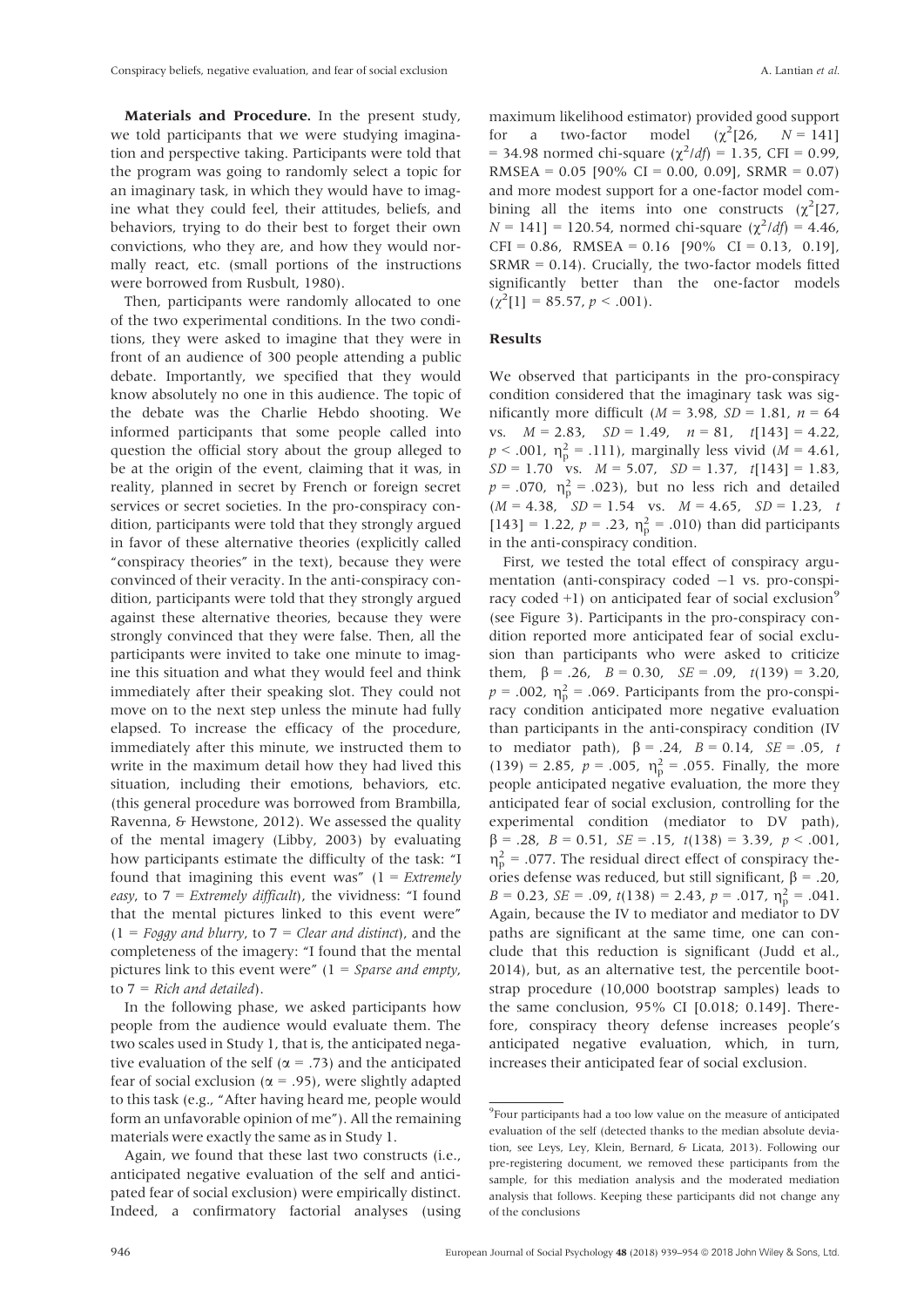

Fig. 3: Unstandardized regression coefficients (B) of the mediated model tested in Study 2. Note: \*p < .05; \*\*p < .01; \*\*\*p < .001

Regarding our secondary predictions, we replicated the results of Study 1. A one-sample t-test against the middle point of the scale (4) revealed that people consider that believers in conspiracy theories are rather negatively judged by people in general  $(M = 2.72)$ ,  $SD = 1.19$ ,  $t(143) = 12.93$ ,  $p < .001$ , Cohen's  $d = 1.08$ .

As in Study 1, we did not observe a significant effect of conspiracy theory defense on conspiracy belief baseline: pro-conspiracy condition ( $M = 2.66$ ,  $SD = 0.77$ ,  $n = 63$ ), anti-conspiracy condition  $(M = 2.53)$ ,  $SD = 0.67$ ,  $n = 78$ ),  $t(139) = 1.00$ ,  $p = .32$ ,  $\eta_p^2 = .007$ .<br>As this condition is met a moderated mediation (cf. As this condition is met, a moderated mediation (cf. Study 1) could be run (see Table 3 for the univariate and bivariate statistics).

The overall effect of the experimental condition on the anticipated fear of social exclusion, at the average effect of baseline measure of belief in conspiracy theories, is significant ( $B = 0.31$ ,  $p < .01$ ). Contrary to Study 1 and more in line with the prototypical moderated mediation, this overall effect was not moderated by baseline measure of belief in conspiracy theories ( $B = -0.11$ , ns; see Table 4 for all the relevant data). Moreover, in this study, the pattern of results is not exactly the same as in the previous one, because we did not find a significant moderator

Table 3. Univariate and bivariate statistics for moderated mediation in Study 2

| Variable                                                                  | Pro-<br>conspiracy | Conspiracy<br>beliefs<br>baseline | Anticipated<br>negative<br>evaluation | Anticipated<br>fear of<br>social<br>exclusion |
|---------------------------------------------------------------------------|--------------------|-----------------------------------|---------------------------------------|-----------------------------------------------|
| M                                                                         | $-0.11$            | 2.59                              | 3.34                                  | 2.56                                          |
| <b>SD</b>                                                                 | 1                  | 0.72                              | 0.61                                  | 1.14                                          |
| Correlations                                                              |                    |                                   |                                       |                                               |
| Pro-conspiracy                                                            |                    | .08                               | $.24**$                               | $.26**$                                       |
| Conspiracy<br>beliefs<br>baseline                                         |                    |                                   | .03                                   | $-.06$                                        |
| Anticipated<br>negative<br>evaluation<br>Anticipated<br>fear<br>of social |                    |                                   |                                       | $.32***$                                      |
| exclusion                                                                 |                    |                                   |                                       |                                               |

Note:  $N = 141$ .

 $*$  $p$  < .01;  $*$  $*$  $p$  < .001.

European Journal of Social Psychology 48 (2018) 939–954 @ 2018 John Wiley & Sons, Ltd. 947

effect of baseline measure of belief in conspiracy theories on the effect of conspiracy theory defense on anticipated negative evaluation ( $B = 0.01$ ,  $ns$ ). However, as baseline measure of belief in conspiracy theories increases, the effect of anticipated negative evaluation on anticipated fear of social exclusion increases, but only marginally  $(B = 0.43, p = .076)$ . In fact, for average and high believers, the more they anticipated negative evaluation of the self, the more they feared social exclusion (controlling for the experimental condition), while this link is not significant for low believers; see Figure 4 for a graph of the values of the simple effect for low, average, and high believers in conspiracy theories). Finally, we did not find evidence of a moderation effect of baseline measure of belief in conspiracy theories on the direct effect of experimental condition on fear of social exclusion (controlling for the other variables in the model;  $B = -0.18$ , ns).

Contrary to Study 1, participants' baseline belief in conspiracy theories is significantly related to how they think the average French person perceives those who believe in conspiracy theories about the Charlie Hebdo events ( $M = 2.72$ ,  $SD = 1.19$ ): High believers in conspiracy theories think that the French people judge less negatively those who believe in conspiracy theories,  $r(142) = .23, 95\%$  CI [0.07, 0.38],  $p = .005$ . As in Study 1, the more participants believe in general conspiracy theories, the more positively they think that people from their own social circle judge ( $M = 2.97$ ,  $SD = 1.39$ ) those who believe in conspiracy theories about the Charlie Hebdo events,  $r(142) = .42,95\%$  CI  $[0.27, 0.54]$ ,  $p < .001$ .

#### Discussion

To sum up, in Study 2, we replicated the finding that people who defend conspiracy theories anticipate negative evaluation from others, which, in turns, leads them to fear social exclusion. Thus, this effect holds in contexts where people imagine their subsequent social reputation, suggesting the high level of intensity of this social stigma. We also observed that the more people believe in conspiracy theories, the more they consider that their peers, but also French people in general, view conspiracy theories positively.

The moderated mediation analysis did not return the same pattern as in Study 1. We did not find that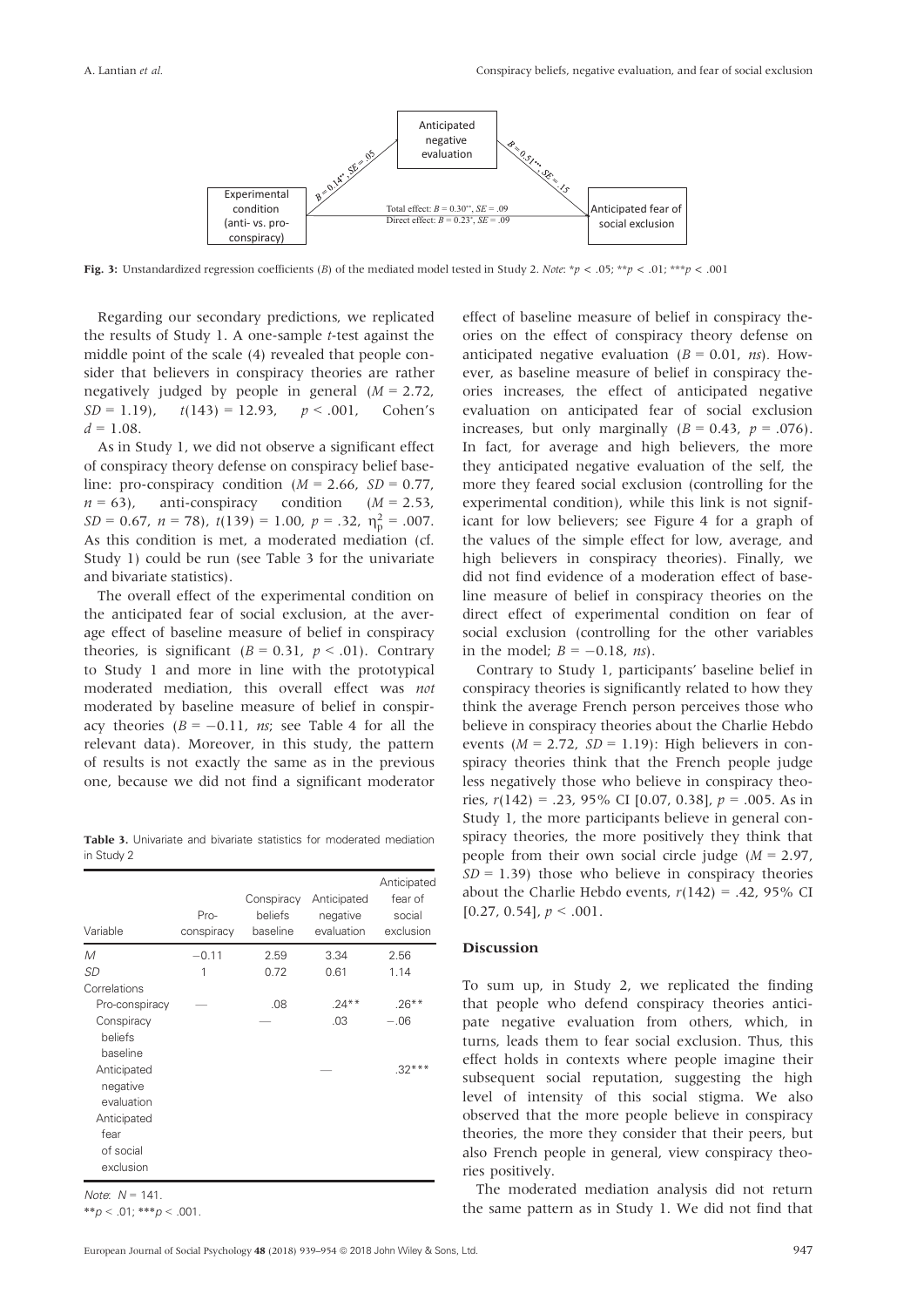|  |  |  | <b>Table 4.</b> Least squares regression results for moderated mediation in Study 2 |  |  |  |  |  |  |  |
|--|--|--|-------------------------------------------------------------------------------------|--|--|--|--|--|--|--|
|--|--|--|-------------------------------------------------------------------------------------|--|--|--|--|--|--|--|

|                                                                      | Outcome: Anticipated fear<br>of social exclusion |          | Outcome: Anticipated<br>negative evaluation |          | Outcome: Anticipated fear<br>of social exclusion |            |
|----------------------------------------------------------------------|--------------------------------------------------|----------|---------------------------------------------|----------|--------------------------------------------------|------------|
| Predictors                                                           | B (SE)                                           |          | B (SE)                                      |          | B (SE)                                           |            |
| Pro-conspiracy                                                       | 0.31(.09)                                        | $3.26**$ | 0.14(.05)                                   | $2.81**$ | 0.23(0.09)                                       | $2.44*$    |
| Conspiracy beliefs baseline                                          | $-0.12$ (.13)                                    | $-0.95$  | 0.01(.07)                                   | 0.15     | $-0.14$ (.13)                                    | $-1.10$    |
| Pro-conspiracy $\times$ Conspiracy beliefs baseline                  | $-0.11(0.13)$                                    | $-0.80$  | 0.01(.07)                                   | 0.08     | $-0.18(0.13)$                                    | $-1.35$    |
| Anticipated negative evaluation                                      |                                                  |          |                                             |          | $0.54$ $(.15)$                                   | $3.57***$  |
| Anticipated negative evaluation $\times$ Conspiracy beliefs baseline |                                                  |          |                                             |          | 0.43(.24)                                        | $1.79^{+}$ |

Note:  $N = 141$ .

B, unstandardized estimate; SE, standard error of the estimate.

 $\dagger p = .076; *p < .05; **p < .01; **p < .001.$ 



Fig. 4: Unstandardized regression coefficients (B) of the mediated model tested illustrating simple effects for low  $(-1 S D)$ , average, and high  $(+1$ SD) believers in conspiracy theories, in Study 2. Unstandardized regression coefficients in boldface are marginally significantly different  $(p = .078)$  across levels of the moderator. *Note*:  $\frac{1}{p}$  < .086;  $\frac{1}{p}$  < .05;  $\frac{1}{p}$  < .01;  $\frac{1}{p}$  × .011

baseline belief in conspiracy theories moderated the negative effect of conspiracy theories defense on the evaluation of the self and the anticipated fear of social exclusion. Besides, the conclusions that result from the moderated mediation analysis of Study 2 are not very clear and easy to interpret at this stage. It seems then that, in general, the protocol used in Study 2 yields less clear results on the exploratory analyses, compared to the protocol used in Study 1 (i.e., more unreliable measures, effects descriptively lower in size). These differences could be due to many sources, such as the additional delay and measures between the experimental manipulation in Study 2, and/or the nature of the task itself (i.e., a purely imaginary task in Study 2 vs. an argumentative task in Study 1). Nevertheless, it does not appear that the descriptively different effect sizes between the main mediation model in Studies 1 and 2 are due to the differences in the quality of the imaginary product between the two experimental conditions (see Supporting Information S2 for the details).

# General Discussion

Overall, the current findings support the idea that conspiracy theories could be considered as a social stigma. In Study 1, asking people to produce arguments supporting conspiracy theories about the Charlie Hebdo shooting led them to expect that strangers reading their arguments would evaluate them negatively, which in turn, led them to expect that these same people would socially exclude them. In Study 2, asking

people to imagine defending in public conspiracy theories about the Charlie Hebdo shooting produced the same effects. Thus, a consistent finding emerges from these results: In people's minds, publicly espousing conspiratorial claims renders them the object of negative evaluations and behaviors from others (i.e., by being socially excluded).

These results allow us to go further than the conclusions drawn by a relatively more indirect investigation of the hypothesis of conspiracy theories as a social stigma (see Wood, 2016). Wood (2016) tested whether the mere use of the label "conspiracy theory" produces a negative effect on the credibility of an idea, which could be taken to provide evidence for the discrediting power behind the label "conspiracy theory" (Husting & Orr, 2007), and by extension, for the stigma attached to conspiracy theories. In his experiments labeling written contents (i.e., conspiracy claims, confirmed historical conspiracies, and information from a bogus news article) as "conspiracy theories" versus "ideas," did not have an effect on their perceived veracity. Setting aside the usual methodological and statistical limitations associated with the acceptance of the null hypothesis (Harcum, 1990), these inconclusive results could be explained by the compartmentalized and abstract approach that does not consider the effect of the stigma in a meaningful social context. Another important element in Wood's studies is that it focused on the label effect, while granting a less prominent place to the content. To the contrary, in our materials, we used both the label "conspiracy theories" but also made sure that the conspiratorial content was developed. This likely made the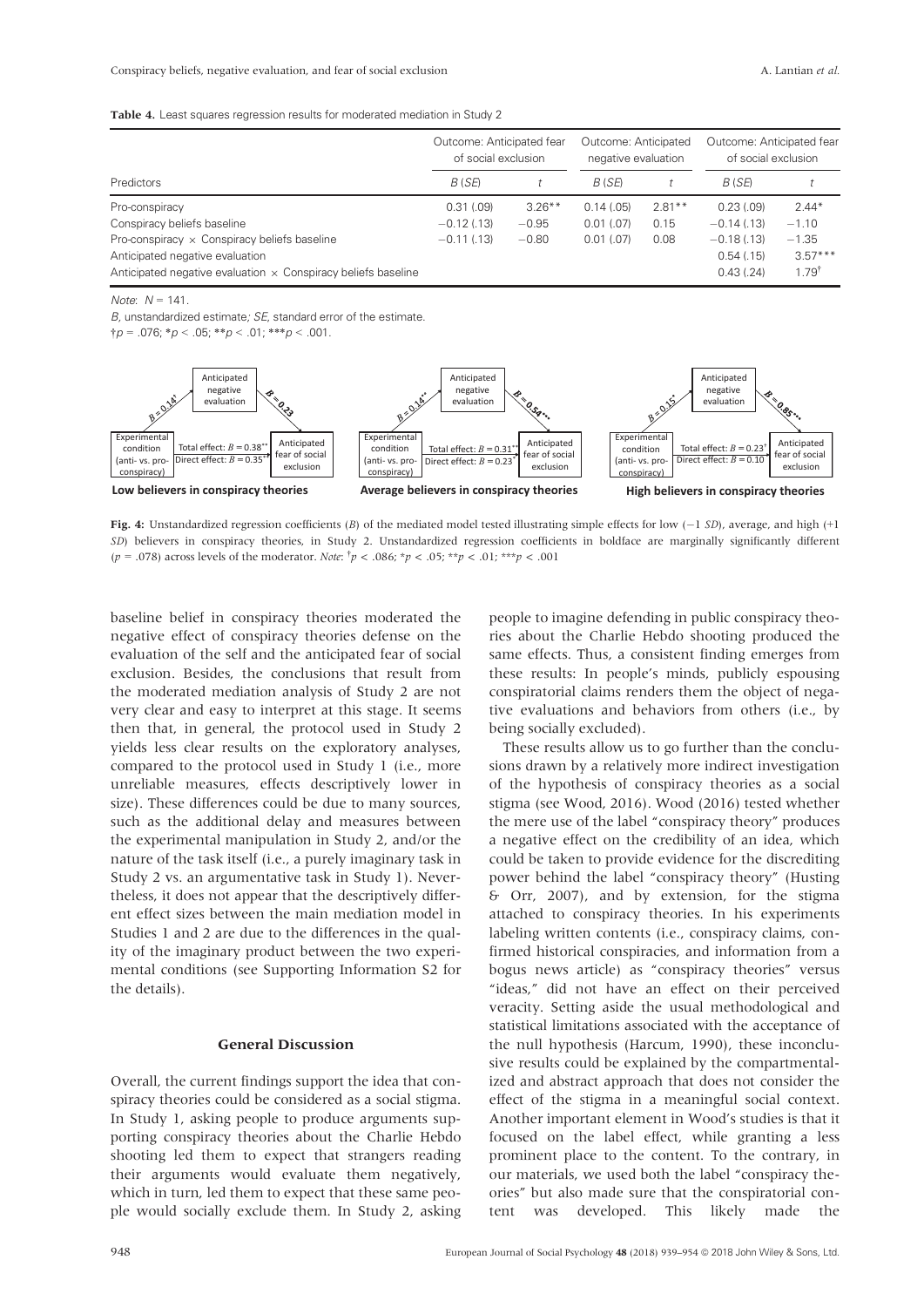conspiratorial identity of our material more salient, which might have enhanced its impact on our participants' perceptions. A comparative view of our results and those of Wood (2016), thus, raise the interesting question about the respective weight that the label versus the content of conspiracy theories may have on people's perceptions. Subsequent studies could test these two effects orthogonally, if technically possible.

While our article contributes to the understanding of the public perception of conspiracy theories, it does not give a definitive answer to the question of how people who firmly believe in conspiracy theories in their daily lives perceive themselves and evaluate conspiracy theories. With respect to this latter point, if conspiracy theories can be a stigma, they can also be rewarding, depending on contextual and personal factors. For example, a romantic and socially valorized picture of the conspiracy theorist fighting injustice can sometimes trump its more sinister counterpart. Researchers have already mentioned this ambivalence (Uscinski & Parent, 2014; Wood, 2016). In this regard, research focusing on the role of motivational grounds of conspiracy beliefs shows that conspiracy believers satisfy their need for uniqueness through their belief in conspiracy theories (Imhoff & Lamberty, 2017; Lantian et al., 2017). Uniqueness could be an important junction point between conspiracy theories and stigma. Indeed, depending on the social norms, uniqueness could be seen as abnormal and deviant (Snyder & Fromkin, 1980). In sociology, it has been noted that people's counter-normative behaviors (the "outsiders" who break the norms) could lead to stigmatization (Becker, 1963). In fact, an attribute is not deviant in itself but it all depends on how people will treat it, based on social norms (Becker, 1963; Snyder & Fromkin, 1980). In view of this discussion, people who believe in conspiracy theories should have a more nuanced perception of these theories, due to their presumed importance and centrality for their self. Nevertheless, our results do not allow us to provide a clear and homogenous picture of the relations between conspiracy beliefs and anticipated psychosocial consequences of belief in conspiracy theories. This constitutes a limitation of the present work, which could be due to the limited population of "hard-core" conspiracy believers, a statistical property that leads mechanically to a higher uncertainty. In order to address this question, future studies should ensure large samples of hard-core conspiracy believers.

One might ask if the observed pattern would not be the demonstration that defending an unpopular or unfounded belief in general produces these negative social expectations. If this were the case, it would follow that these effects should only occur among people who reject conspiracy theories, which might not be the case among people with an agnostic position or among people with a higher level of belief, who do not consider the content of their belief as unfounded. Our data provide an answer to this, since in both studies, the hypothesized mediation model (from

conspiracy belief defense to anticipated negative evaluation of the self, and from anticipated negative evaluation of the self to fear of social exclusion) is significant not only for an average level of baseline measure of belief in conspiracy theories, but also for participants above average on baseline measure of belief in conspiracy theories. In sum, our results do not support the idea that only people who reject conspiracy theories are expressing social concerns when defending conspiracy theories in public.

Regarding the specificity of this effect, we did not demonstrate that this effect does not happen with other beliefs. We remain silent about the stigmatized status attached to other forms of belief, but we claim that given the societal concerns that belief in conspiracy theories arouses, it is particularly relevant to study this specific belief considering its potential in terms of strength of stigma. Indeed, beyond the suspicion of mental health disorders for people defending conspiracy theories as well as their harmful effects pointed by academic circles, the journalists and civil society as a whole seem worried by the societal dangerousness of conspiracy theories. This is evidenced by governmental initiatives to counter conspiracy theories in school (Bronner et al., 2016). In this sense, through their suspected link with extremism and violent action (Bartlett & Miller, 2010), the challenge they pose to political legitimacy and the status quo (Imhoff & Bruder, 2014; Sapountzis & Condor, 2013), for instance by accusing the elites (qualified as "evil," Campion-Vincent, 2005), conspiracy theories are viewed as posing a potential risk in terms of social order and peace. In short, this form of belief is particularly loaded in terms of potential threat, which makes it more susceptible to being stigmatized.

A less central result found in our two studies is that high believers in conspiracies think that people from their own social circle judge those who believe in conspiracy theories less negatively. If this judgment reflects an inference based of people's daily interaction, this observation could indicate that the social network of conspiracy believers is probably made of more people sharing their views. This is in line with a recent finding suggesting an important sense of community among conspiracy believers, as a thematic dimension forming conspiracy worldviews (Franks, Bangerter, Bauer, Hall, & Noort, 2017). This possibility could question the potential efficiency and relevance of attempts to change people's belief at an individual level, without taking into account the beliefs shared at the group level, that is, the foundation of their social identities. We should consider this last point because people seek belief consonance to fit into their social group and protect the core values and beliefs about the self (Golman, Loewenstein, Moene, & Zarri, 2016). It is important to consider the question of social identity by integrating it with the specific context involved in our two studies. Indeed, in these studies, we insisted on the fact that people who will read participants' arguments (Study 1) or participants' public talk (Study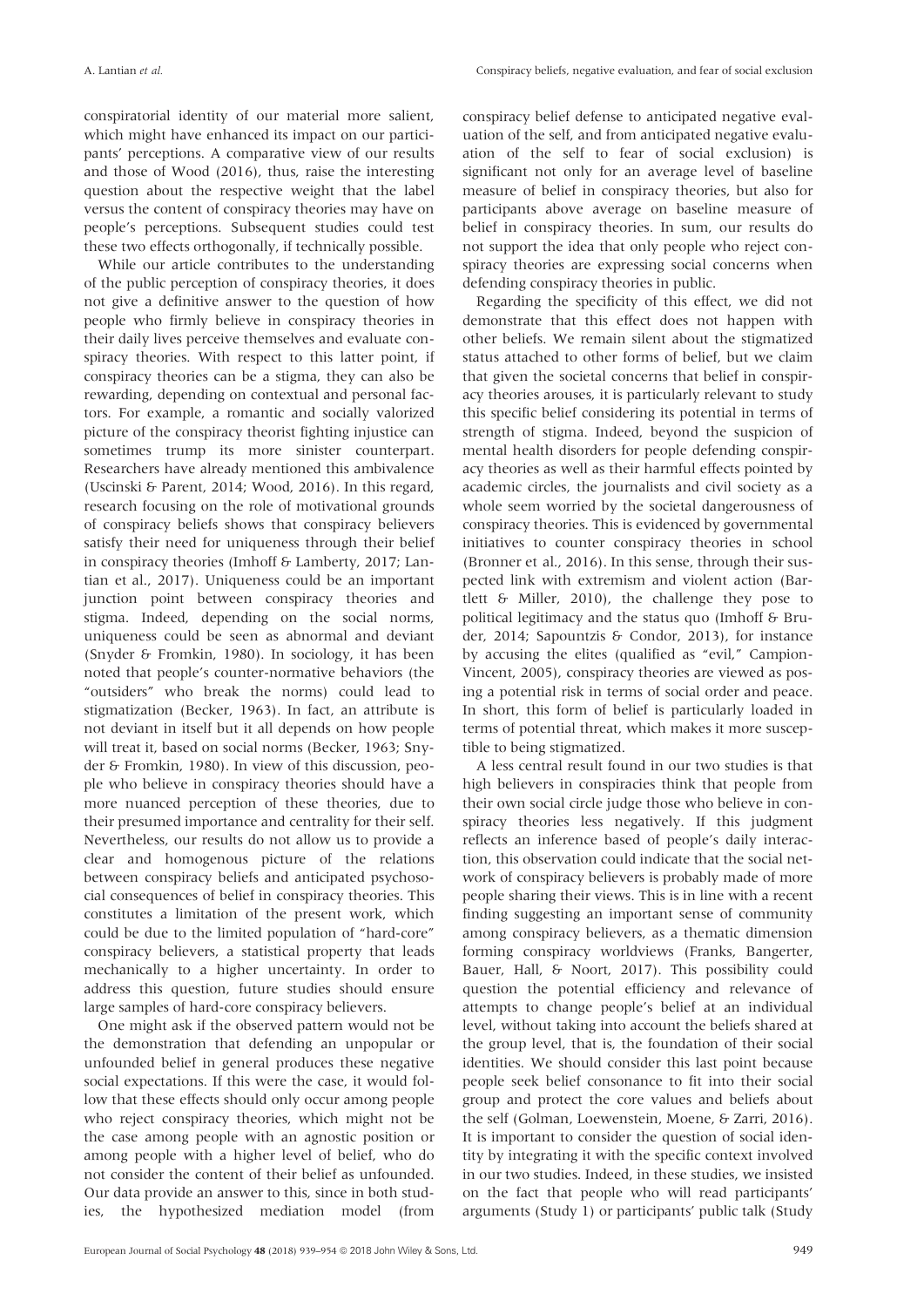2) are random people. This is crucial because as conspiracy theories are generally counter-normative beliefs supported by quite a minority of people, people would normally deduce that the audience would be on average against conspiracy theories. Given this specific social context in which social identity should be salient, in conjunction with an audience psychologically present and a clear visibility to the audience, the question of identification is decisive to predict if people will or will not express their social identity (Klein, Spears, & Reicher, 2007). Future work could examine this pivotal role of identification, as well as the effect of the nature of audience, with respect to the effect of conspiracy theories defense on anticipated fear of social exclusion.

Our work opens the door to new questions. We have shown that people who defend conspiracy theories expect to be socially excluded, but does defending conspiracy theories really lead to social exclusion? In fact, social exclusion and conspiracy beliefs have already been connected, but only in one causal direction. At this stage, we know that social exclusion leads to more conspiracy thinking (Graeupner & Coman, 2017). If the reverse is also true, that is, if conspiracy thinking leads to social exclusion, this could be an interesting vicious cycle whereby people progress gradually in conspiracy thinking as they become socially isolated, which, in turn, increases their belief in conspiracy theories, etc. Longitudinal research designs could help to model these potential reciprocal effects.

Relying on participants recruited on the Internet could be seen as a limitation given our willingness to take into account the social dimension of conspiracy theories. Indeed, in these studies, participants were not involved in genuine social interactions, but, rather, in anticipated or imagined social interactions. Nevertheless, we were not in a purely artificial setting given that social interactions on internet are common, and are even, through "fake news," the basis of spread of various conspiracy theories (Del Vicario et al., 2016; Douglas, Ang, & Deravi, 2017). Of course, we do not deny that there is still a certain interest to test this hypothesis in contexts involving physical social interactions, for instance, by designing role-playing games or by setting up an audience in a laboratory experiment. Moreover, to generalize our findings, future studies need to rely on other conspiracy theories than those based on the Charlie Hebdo events. Indeed, conspiracy theories about the Charlie Hebdo events could be potentially more socially stigmatized than other conspiracy theories relatively more distant in time and location.

In the future, we can also generate more sophisticated hypotheses by fitting conspiracy theories into known dimensions of stigma (Pachankis et al., 2018). A first relevant dimension of stigma is its concealability. Research suggests that living with a concealable stigma does not necessarily make life easier than living with a non-concealable stigma (for an extensive review, see Pachankis, 2007). For example, people with concealable stigmas (e.g., a minority sexual orientation, people

with bulimia, etc.) are more vulnerable (e.g., characterized by lower self-esteem, more negative affect, etc.) than people with non-concealable stigmas (Frable, Platt, & Hoey, 1998), which could reflect their difficulty to find similar others able to provide a precious social support (Gaines, 2001). In addition to these affective implications, hiding a stigma can have cognitive consequences (e.g., obsessive and intrusive thoughts, etc., Smart & Wegner, 1999, 2000). Consequently, these psychological considerations could be relevant because beliefs are concealable by definition (as illustrated by the low score of visibility of the stigmatized statuses "atheist" in Pachankis et al., 2018).

A second relevant dimension of stigma is controllability (Kurzban & Leary, 2001). The fact that the controllability dimension is applicable to stigmas based on various illnesses (Crandall & Moriarty, 1995; Pachankis et al., 2018; but see Kurzban & Leary, 2001; for a more nuanced perspective) leads us to predict that a clinical interpretation of conspiracy beliefs by lay people could give similar results: for instance, less pity and more anger toward people holding a stigma (Weiner, Perry, & Magnusson, 1988). Even outside a clinical interpretation of conspiracy beliefs, the way that lay people perceived the role of responsibility and controllability in the origins of beliefs (and by extension conspiracy beliefs) remains unknown (see Engel, 2002; for a philosophical discussion; see also Pachankis et al., 2018, for deriving preliminary thoughts about this topic by looking at the relatively high score of perceived controllability of the stigmatized statuses of being atheist).

More generally, it is important to put the question of social perception of conspiracy theories in a broader context. In this Information Age marked by the spread of the Internet, this new medium of communication has led to important transformations in our lives: not only the format of dissemination and reception of information, but its nature itself (Bronner, 2015). Historically, conspiracy theories were considered as "fringe ideas," but according to Barkun (2016), the development of the Internet, in combination with the elimination of gatekeepers, the general distrust for authority, and the spread of conspiracy narratives in the popular culture, erodes the boundary between the fringe and the mainstream. This is what Barkun calls "mainstreaming the fringe" (Barkun, 2016, p. 4). This transition could weigh against the development of the stigmatized status associated with conspiracy theories. Nevertheless, even if the context had changed and even if conspiracy theories have become more mainstream, people's representations do not necessarily change as quickly. It turns out that conspiracy theories are not just narratives like any others. Our contribution shows that people consider conspiracy theories as a social cost. As it turns out that ridiculing arguments of those who believe in conspiracy theories is effective to reduce belief in conspiracy theories (Orosz et al., 2016), the challenge is to ensure, at the same time, that we avoid contributing to this stigma. Hence,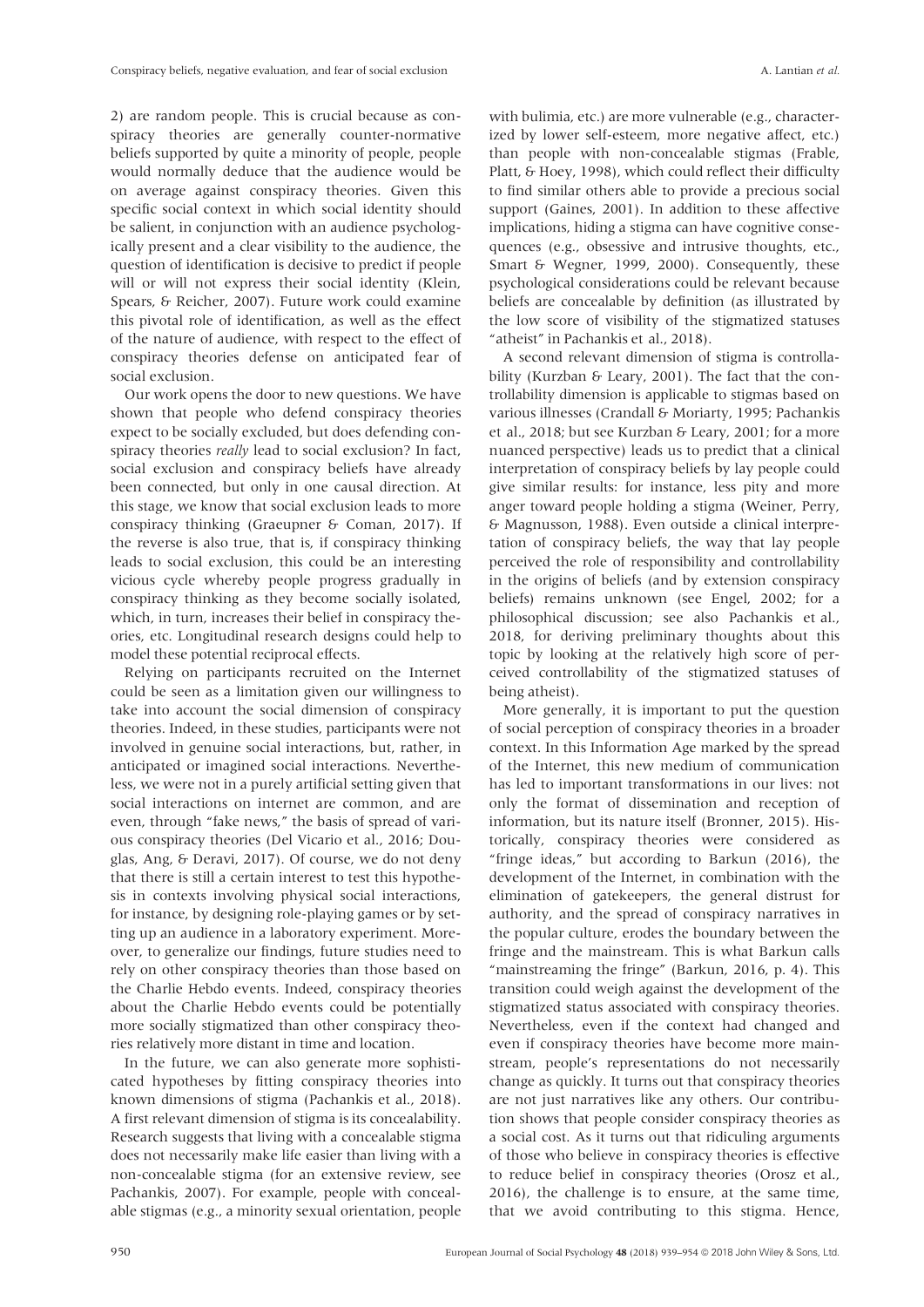interventions aimed at addressing this important societal phenomenon should take into account this aspect.

To conclude, it is highly likely that during your next professional dinner, you will naturally choose to avoid certain topics or holding certain positions. Our studies place conspiracy theories among these positions, as they seem to be far from innocuous in certain social contexts, making the hypothesis of conspiracy theories as a social stigma more credible.

# Acknowledgements

We thank Nolween Moïsa and Anaïs Quastana for their assistance with Studies 1 and 2.

# Conflict of Interest

The authors confirm they have no conflict of interest to declare. Authors also confirm that this article adheres to ethical guidelines specified in the APA Code of Conduct as well as the authors' national ethics guidelines.

# Supporting Information

Additional supporting information may be found in the online version of this article at the publisher's web-site.

### References

- Abalakina-Paap, M., Stephan, W. G., Craig, T., & Gregory, W. L. (1999). Beliefs in conspiracies. Political Psychology, 20, 637–647.<https://doi.org/10.1111/0162-895x.00160>
- Aust, F., Diedenhofen, B., Ullrich, S., & Musch, J. (2013). Seriousness checks are useful to improve data validity in online research. Behavior Research Methods, 45, 527–535. <https://doi.org/10.3758/s13428-012-0265-2>
- Barkun, M. (2016). Conspiracy theories as stigmatized knowledge. Diogenes, Advance online publication. https://doi.org/10.1177/0392192116669288
- Bartlett, J., & Miller, C. (2010). The power of unreason: Conspiracy theories, extremism and counter-terrorism. London, UK: Demos.
- Baumeister, R. F., & Leary, M. R. (1995). The need to belong: Desire for interpersonal attachments as a fundamental human motivation. Psychological Bulletin, 117, 497–529.<https://doi.org/10.1037/0033-2909.117.3.497>
- Becker, H. S. (1963). Outsiders: Studies in the sociology of deviance. New York, NY: The Free Press of Glencoe.
- Bogart, L. M., & Bird, S. T. (2003). Exploring the relationship of conspiracy beliefs about HIV/AIDS to sexual behaviors and attitudes among African-Americans adults. Journal of the National Medical Association, 95, 1057–1065.
- Brambilla, M., Ravenna, M., & Hewstone, M. (2012). Changing stereotype content through mental imagery: Imagining intergroup contact promotes stereotype

change. Group Processes  $\mathcal{C}$  Intergroup Relations, 15, 305– 315.<https://doi.org/10.1177/1368430211427574>

- Bratich, J. Z. (2008). Conspiracy panics: Political rationality and popular culture. Albany, NY: State University of New York Press.
- Bronner, G. (2015). More is less: Mental avarice and mass information. In J-C. Pomerol (Ed.), Belief and misbelief asymmetry on the Internet (pp. 1–18). Hoboken, NJ: John Wiley & Sons, Inc. https://doi.org/10.1002/ 9781119261544.ch1
- Bronner, G., Campion-Vincent, V., Delouvée, S., Dieguez, S., Douglas, K. M., Gauvrit, N., Lantian, A., & Wagner-Egger, P. (2016). Luttons efficacement contre les theories du complot. [Let's fight conspiracy theories effectively]. Tribune Le Monde., p. 29.
- Brotherton, R., & French, C. C. (2015). Intention seekers: Conspiracist ideation and biased attributions of intentionality. PLoS One, 10, e0124125. [https://doi.org/10.](https://doi.org/10.1371/journal.pone.0124125) [1371/journal.pone.0124125](https://doi.org/10.1371/journal.pone.0124125)
- Brotherton, R., French, C. C., & Pickering, A. D. (2013). Measuring belief in conspiracy theories: The Generic Conspiracist Beliefs Scale. Frontiers in Psychology, 4, 279. https://doi.org/10.3389/fpsyg.2013.00279
- Campion-Vincent, V. (2005). From evil others to evil elites. In G. A. Fine & C. H. Veronique Campion-Vincent (Eds.), Rumor mills: The social impact of rumour and legend (pp. 103–122). Somerset, NJ: Aldine Transaction.
- Cassam, Q. (2016). Vice epistemology. The Monist, 99, 159– 180.<https://doi.org/10.1093/monist/onv034>
- Crandall, C. S., & Moriarty, D. (1995). Physical illness stigma and social rejection. British Journal of Social Psychology, 34, 67–83. [https://doi.org/10.1111/j.2044-8309.](https://doi.org/10.1111/j.2044-8309.1995.tb01049.x) [1995.tb01049.x](https://doi.org/10.1111/j.2044-8309.1995.tb01049.x)
- Crocker, J., Luhtanen, R., Broadnax, S., & Blaine, B. E. (1999). Belief in US government conspiracies against Blacks among Black and White college students: Powerlessness or system blame? Personality and Social Psychology Bulletin, 25, 941–953. [https://doi.org/10.1177/01461672](https://doi.org/10.1177/01461672992511003) [992511003](https://doi.org/10.1177/01461672992511003)
- Crocker, J., Major, B., & Steele, C. (1998). Social stigma. In D. T. Gilbert, S. T. Fiske, & G. Lindzey (Eds.), The handbook of social psychology (Vol. 2, 4th ed., pp. 504–553). Boston, MA: McGraw-Hill.
- Darwin, H., Neave, N., & Holmes, J. (2011). Belief in conspiracy theories: The role of paranormal belief, paranoid ideation and schizotypy. Personality and Individual Differences, 50, 1289–1293. [https://doi.org/10.1016/j.paid.](https://doi.org/10.1016/j.paid.2011.02.027) [2011.02.027](https://doi.org/10.1016/j.paid.2011.02.027)
- Del Vicario, M., Bessi, A., Zollo, F., Petroni, F., Scala, A., Caldarelli, G. H., Stanley, E., & Quattrociocchi, W. (2016). The spreading of misinformation online. Proceedings of the National Academy of Sciences, 113, 554–559. <https://doi.org/10.1073/pnas.1517441113>
- Dodor, E. A., & Kelly, S. (2009). 'We are afraid of them': Attitudes and behaviours of community members towards tuberculosis in Ghana and implications for TB control efforts. Psychology, Health & Medicine, 14, 170-179. <https://doi.org/10.1080/13548500802199753>
- Douglas, K., Ang, C. S., & Deravi, F. (2017). Reclaiming the truth. The Psychologist, 30, 36–47.
- Douglas, K. M., Sutton, R. M., Callan, M. J., Dawtry, R. J., & Harvey, A. J. (2016). Someone is pulling the strings: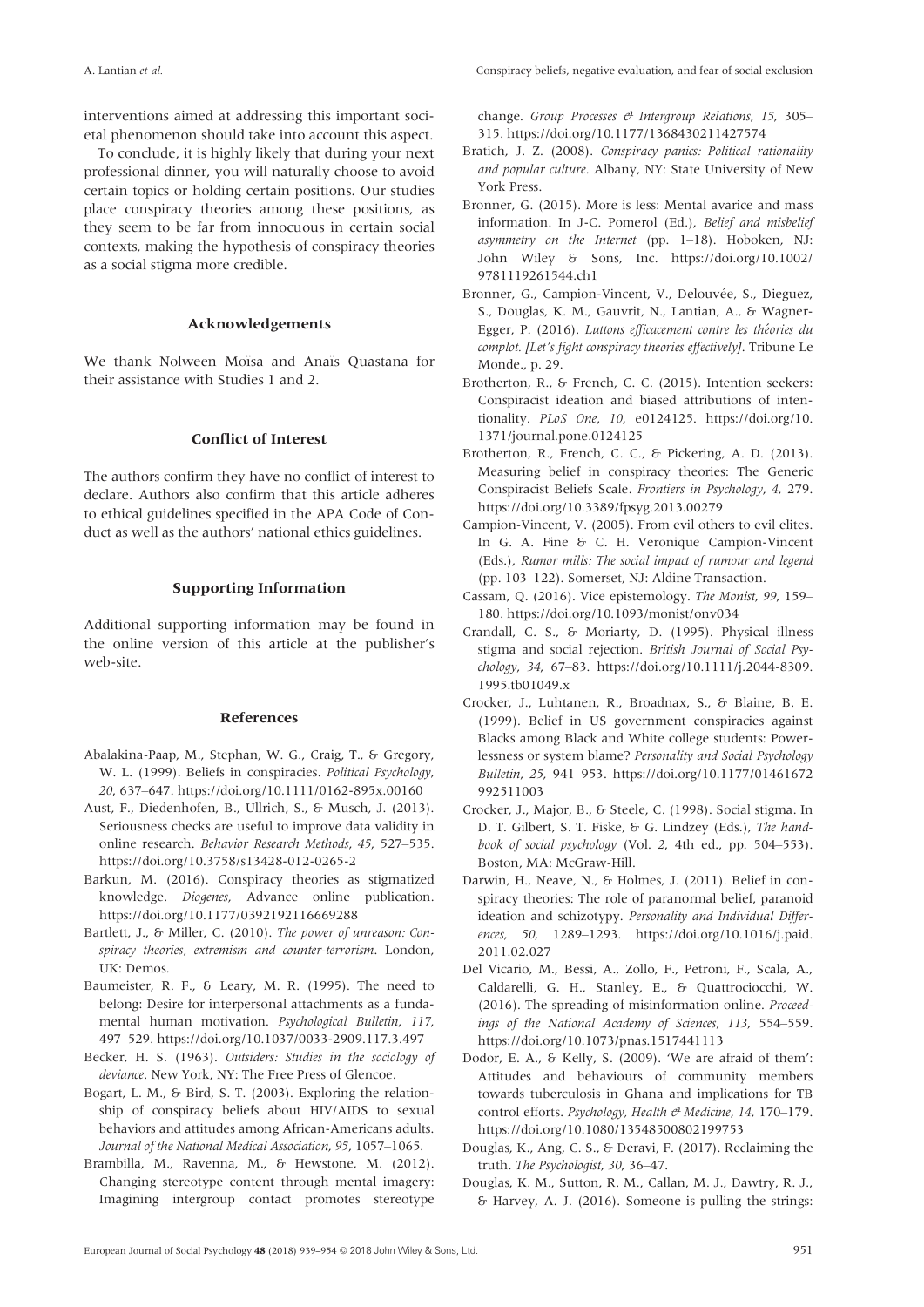Hypersensitive agency detection and belief in conspiracy theories. Thinking and Reasoning, 22, 57–77. [https://doi.](https://doi.org/10.1080/13546783.2015.1051586) [org/10.1080/13546783.2015.1051586](https://doi.org/10.1080/13546783.2015.1051586)

- Engel, P. (2002). Free believers. In J. Pessoa, A. Leclerc, deda Silva Queiroz G., & M. B. Wrigley (Eds.), Manuscrito XXV: Proceedings of the Third International Colloquium in Philosophy of Mind (Vol. 15, pp. 155–175). Paraiba, Brazil: Universidade Federal de Paraiba.
- Fayant, M.-P., Muller, D., Hartgerink, C. H. J., & Lantian, A. (2014). Is ostracism by a despised outgroup really hurtful? A replication and extension of Gonsalkorale and Williams (2007). Social Psychology, 45, 489–494. <https://doi.org/10.1027/1864-9335/a000209>
- Frable, D. E. (1993). Dimensions of marginality: Distinctions among those who are different. Personality and Social Psychology Bulletin, 19, 370–380. [https://doi.org/10.](https://doi.org/10.1177/0146167293194002) [1177/0146167293194002](https://doi.org/10.1177/0146167293194002)
- Frable, D. E., Platt, L., & Hoey, S. (1998). Concealable stigmas and positive self-perceptions: Feeling better around similar others. Journal of Personality and Social Psychology, 74, 909– 922.<https://doi.org/10.1037/0022-3514.74.4.909>
- Franks, B., Bangerter, A., Bauer, M. W., Hall, M., & Noort, M. C. (2017). Beyond "monologicality"? Exploring conspiracist worldviews. Frontiers in Psychology, 8, 861. <https://doi.org/10.3389/fpsyg.2017.00861>
- Freeman, D., & Bentall, R. P. (2017). The concomitants of conspiracy concerns. Social Psychiatry and Psychiatric Epidemiology, 52, 595–604. [https://doi.org/10.1007/s00127-](https://doi.org/10.1007/s00127-017-1354-4) [017-1354-4](https://doi.org/10.1007/s00127-017-1354-4)
- Fritz, M. S., & MacKinnon, D. P. (2007). Required sample size to detect the mediated effect. Psychological Science, 18, 233–239. [https://doi.org/10.1111/j.1467-9280.2007.](https://doi.org/10.1111/j.1467-9280.2007.01882.x) [01882.x](https://doi.org/10.1111/j.1467-9280.2007.01882.x)
- Funder, D. C., Levine, J. M., Mackie, D. M., Morf, C. C., Sansone, C., Vazire, S., & West, S. G. (2014). Improving the dependability of research in personality and social psychology: Recommendations for research and educational practice. Personality and Social Psychology Review, 18, 3–12.<https://doi.org/10.1177/1088868313507536>
- Gaines, S. O. Jr (2001). Coping with prejudice: Personal relationship partners as sources of socioemotional support for stigmatized individuals. Journal of Social Issues, 57, 113–128.<https://doi.org/10.1111/0022-4537.00204>
- Gerber, J., & Wheeler, L. (2009). On being rejected: A meta-analysis of experimental research on rejection. Perspectives on Psychological Science, 4, 468–488. [https://doi.](https://doi.org/10.1111/j.1745-6924.2009.01158.x) [org/10.1111/j.1745-6924.2009.01158.x](https://doi.org/10.1111/j.1745-6924.2009.01158.x)
- Gervais, W. M., & Najle, M. B. (2018). How many atheists are there? Social Psychological and Personality Science, 9, 3– 10.<https://doi.org/10.1177/1948550617707015>
- Goertzel, T. (1994). Belief in conspiracy theories. Political Psychology, 15, 731–742.<https://doi.org/10.2307/3791630>
- Goffman, E. (1963). Stigma: Notes on the management of spoiled identity. New York, NY: Prentice Hall.
- Golman, R., Loewenstein, G., Moene, K. O., & Zarri, L. (2016). The preference for belief consonance. The Journal of Economic Perspectives, 30, 165–187. [https://doi.org/](https://doi.org/257/jep.30.3.165) [257/jep.30.3.165](https://doi.org/257/jep.30.3.165)
- Gonsalkorale, K., & Williams, K. D. (2007). The KKK won't let me play: Ostracism even by a despised outgroup hurts. European Journal of Social Psychology, 37, 1176– 1186.<https://doi.org/10.1002/ejsp.392>
- Graeupner, D., & Coman, A. (2017). The dark side of meaning-making: How social exclusion leads to superstitious thinking. Journal of Experimental Social Psychology, 69, 218–222. [https://doi.org/10.1016/j.jesp.2016.10.](https://doi.org/10.1016/j.jesp.2016.10.003) [003](https://doi.org/10.1016/j.jesp.2016.10.003)
- Harambam, J., & Aupers, S. (2015). Contesting epistemic authority: Conspiracy theories on the boundaries of science. Public Understanding of Science, 24, 466-480. <https://doi.org/10.1177/0963662514559891>
- Harambam, J., & Aupers, S. (2017). 'I am not a conspiracy theorist': Relational identifications in the Dutch conspiracy milieu. Cultural Sociology, 11, 113–129. [https://doi.](https://doi.org/10.1177/1749975516661959) [org/10.1177/1749975516661959](https://doi.org/10.1177/1749975516661959)
- Harcum, E. R. (1990). Methodological versus empirical literature: Two views on casual acceptance of the null hypothesis. American Psychologist, 45, 404–405. [https://d](https://doi.org/10.1037/0003-066x.45.3.404) [oi.org/10.1037/0003-066x.45.3.404](https://doi.org/10.1037/0003-066x.45.3.404)
- Husting, G., & Orr, M. (2007). Dangerous machinery: "Conspiracy theorist" as a transpersonal strategy of exclusion. Symbolic Interaction, 30, 127–150. [https://doi.](https://doi.org/10.1525/si.2007.30.2.127) [org/10.1525/si.2007.30.2.127](https://doi.org/10.1525/si.2007.30.2.127)
- Imhoff, R., & Bruder, M. (2014). Speaking (un-)truth to power: Conspiracy mentality as a generalised political attitude. European Journal of Personality, 28, 25–43. <https://doi.org/10.1002/per.1930>
- Imhoff, R., & Lamberty, P. (2017). Too special to be duped: Need for uniqueness motivates conspiracy beliefs. European Journal of Social Psychology, 47, 724–734. [https://doi.](https://doi.org/10.1002/ejsp.2265) [org/10.1002/ejsp.2265](https://doi.org/10.1002/ejsp.2265)
- Jolley, D., & Douglas, K. M. (2014a). The social consequences of conspiracism: Exposure to conspiracy theories decreases intentions to engage in politics and to reduce one's carbon footprint. British Journal of Psychology, 105, 35–56.<https://doi.org/10.1111/bjop.12018>
- Jolley, D., & Douglas, K. M. (2014b). The effects of anti-vaccine conspiracy theories on vaccination intentions. PLoS One, 9, e89177. [https://doi.org/10.1371/journal.pone.](https://doi.org/10.1371/journal.pone.0089177) [0089177](https://doi.org/10.1371/journal.pone.0089177)
- Jolley, D., & Douglas, K. M. (2017). Prevention is better than cure: Addressing anti-vaccine conspiracy theories. Journal of Applied Social Psychology, 47, 459–469. [https://d](https://doi.org/10.1111/jasp.12453) [oi.org/10.1111/jasp.12453](https://doi.org/10.1111/jasp.12453)
- Judd, C. M., Yzerbyt, V. Y., & Muller, D. (2014). Mediation and moderation. In H. Reis & C. M. Judd (Eds.), Handbook of research methods in social and personality psychology (2nd ed., pp. 653–676). New York, NY: Cambridge University Press.
- Klein, O., Spears, R., & Reicher, S. (2007). Social identity performance: Extending the strategic side of SIDE. Personality and Social Psychology Review, 11, 28-45. [https://d](https://doi.org/10.1177/1088868306294588) [oi.org/10.1177/1088868306294588](https://doi.org/10.1177/1088868306294588)
- Klein, O., Van der Linden, N., Pantazi, M., & Kissine, M. (2015). Behind the screen conspirators: Paranoid social cognition in an online age. In M. Bilewicz, A. Cichocka, & W. Soral (Eds.), The psychology of conspiracy (pp. 162– 182). London, UK: Routledge.
- Kurzban, R., & Leary, M. R. (2001). Evolutionary origins of stigmatization: The functions of social exclusion. Psychological Bulletin, 127, 187–208. [https://doi.org/10.1037/](https://doi.org/10.1037/0033-2909.127.2.187) [0033-2909.127.2.187](https://doi.org/10.1037/0033-2909.127.2.187)
- Lantian, A., Muller, D., Nurra, C., & Douglas, K. M. (2016). Measuring belief in conspiracy theories: Validation of a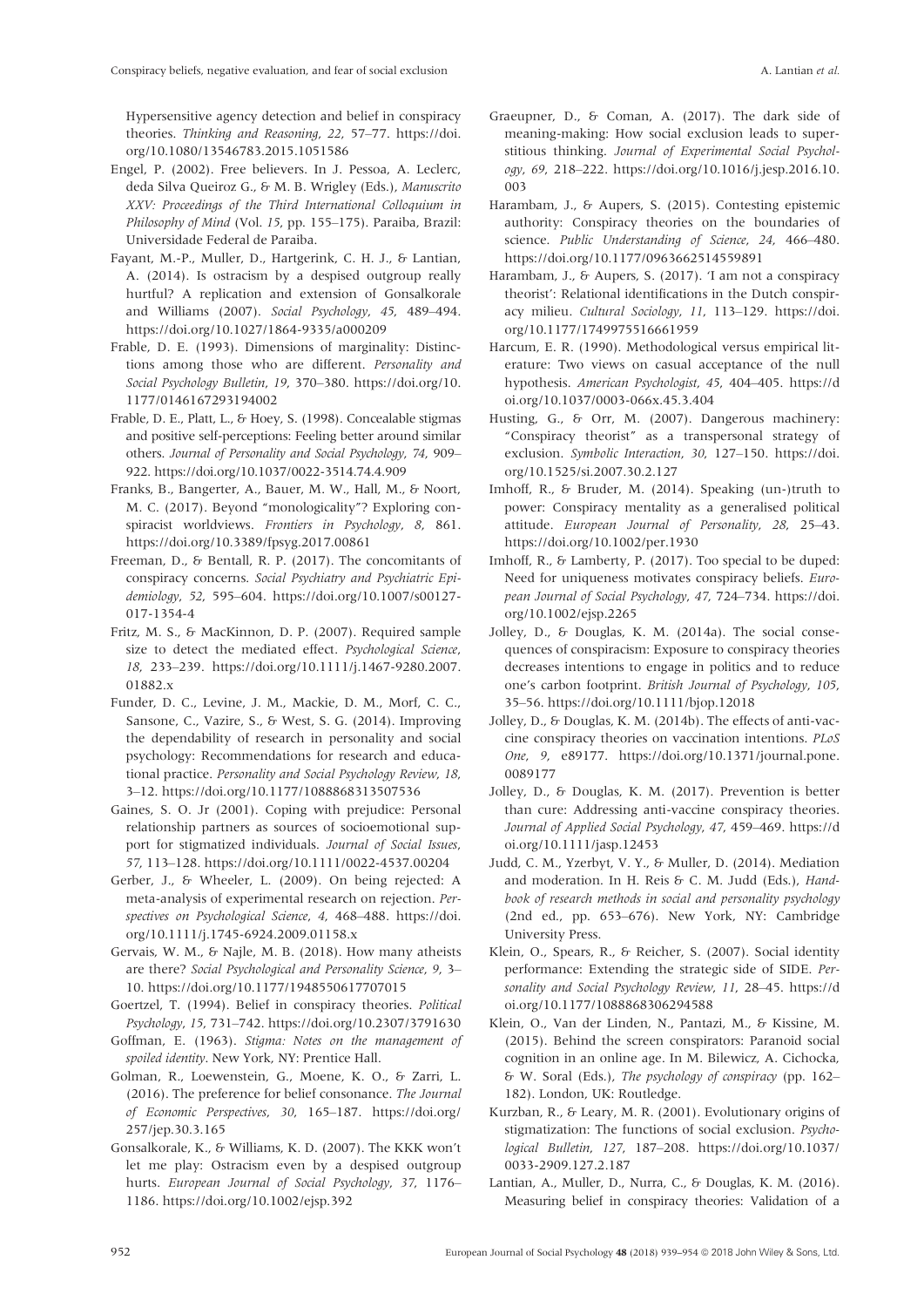French and English single-item scale. International Review of Social Psychology, 29, 1–14.<https://doi.org/10.5334/irsp.8>

- Lantian, A., Muller, D., Nurra, C., & Douglas, K. M. (2017). "I know things they don't know!" The role of need for uniqueness in belief in conspiracy theories. Social Psychology, 48, 160–173. [https://doi.org/10.1027/1864-9335/](https://doi.org/10.1027/1864-9335/a000306) [a000306](https://doi.org/10.1027/1864-9335/a000306)
- Leary, M. R. (1999). Making sense of self-esteem. Current Directions in Psychological Science, 8, 32–35. [https://doi.org/](https://doi.org/10.1111/1467-8721.00008) [10.1111/1467-8721.00008](https://doi.org/10.1111/1467-8721.00008)
- Lewandowsky, S., Oberauer, K., & Gignac, G. E. (2013). NASA faked the moon landing—therefore, (climate) science is a hoax: An anatomy of the motivated rejection of science. Psychological Science, 24, 622–633. [https://doi.](https://doi.org/10.1177/0956797612457686) [org/10.1177/0956797612457686](https://doi.org/10.1177/0956797612457686)
- Lewis, R. J., Derlega, V. J., Griffin, J. L., & Krowinski, A. C. (2003). Stressors for gay men and lesbians: Life stress, gay-related stress, stigma consciousness, and depressive symptoms. Journal of Social and Clinical Psychology, 22, 716–729.<https://doi.org/10.1521/jscp.22.6.716.22932>
- Leys, C., Ley, C., Klein, O., Bernard, P., & Licata, L. (2013). Detecting outliers: Do not use standard deviation around the mean, use absolute deviation around the median. Journal of Experimental Social Psychology, 49, 764–766. <https://doi.org/10.1016/j.jesp.2013.03.013>
- Libby, L. K. (2003). Imagery perspective and source monitoring in imagination inflation. Memory  $\mathcal O$  Cognition, 31, 1072–1081.<https://doi.org/10.3758/bf03196128>
- Link, B. G., & Phelan, J. C. (2001). Conceptualizing stigma. Annual Review of Sociology, 27, 363–385. [https://doi.org/](https://doi.org/10.1146/annurev.soc.27.1.363) [10.1146/annurev.soc.27.1.363](https://doi.org/10.1146/annurev.soc.27.1.363)
- Lobato, E., Mendoza, J., Sims, V., & Chin, M. (2014). Examining the relationship between conspiracy theories, paranormal beliefs, and pseudoscience acceptance among a university population. Applied Cognitive Psychology, 28, 617–625.<https://doi.org/10.1002/acp.3042>
- Major, B. (2007). Stigma. In R. Baumeister & K. Vohs (Eds.), Encyclopedia of social psychology (pp. 944–948). Thousand Oaks, CA: Sage Publications.
- Major, B., & Eccleston, C. P. (2004). Stigma and social exclusion. In D. Abrams, J. Marques, & M. A. Hogg (Eds.), Social psychology of inclusion and exclusion (pp. 63– 87). New York, NY: Psychology Press.
- Major, B., & O'Brien, L. T. (2005). The social psychology of stigma. Annual Review of Psychology, 56, 393–421. [https://d](https://doi.org/10.1146/annurev.psych.56.091103.070137) [oi.org/10.1146/annurev.psych.56.091103.070137](https://doi.org/10.1146/annurev.psych.56.091103.070137)
- McClelland, G. H. (2014). Unruly, ill-mannered observations can ruin your analysis. In H. T. Reis & C. M. Judd (Eds.), Handbook of research methods in social and personality psychology (2nd ed., pp. 608–626). New York, NY: Cambridge University Press. [https://doi.org/10.1017/cb](https://doi.org/10.1017/cbo9780511996481.028) [o9780511996481.028](https://doi.org/10.1017/cbo9780511996481.028)
- Miller, C. T., & Kaiser, C. R. (2001). A theoretical perspective on coping with stigma. Journal of Social Issues, 57, 73–92.<https://doi.org/10.1111/0022-4537.00202>
- Muller, D., Judd, C. M., & Yzerbyt, V. Y. (2005). When moderation is mediated and mediation is moderated. Journal of Personality and Social Psychology, 89, 852–863. <https://doi.org/10.1037/0022-3514.89.6.852>
- Mummendey, A., Kessler, T., Klink, A., & Mielke, R. (1999). Strategies to cope with negative social identity: Predictions by social identity theory and relative

deprivation theory. Journal of Personality and Social Psychology, 76, 229–245. [https://doi.org/10.1037/0022-3514.](https://doi.org/10.1037/0022-3514.76.2.229) [76.2.229](https://doi.org/10.1037/0022-3514.76.2.229)

- Nugier, A., Oppin, M., Cohu, M., Kamiejski, R., Roebroeck, E., & Guimond, S. (2016). « Nouvelle laïcité » en France et pression normative envers les minorités musulmanes [Secularism in France and normative pressure against Muslim minorities]. International Review of Social Psychology, 29, 15–30.<https://doi.org/10.5334/irsp.11>
- Orosz, G., Krekó, P., Paskuj, B., Tóth-Király, I., Bőthe, B., & Roland-Lévy, C. (2016). Changing conspiracy beliefs through rationality and ridiculing. Frontiers in Psychology, 7, 1525. [https://doi.org/10.3389/fpsyg.2016.](https://doi.org/10.3389/fpsyg.2016.01525) [01525](https://doi.org/10.3389/fpsyg.2016.01525)
- Pachankis, J. E. (2007). The psychological implications of concealing a stigma: A cognitive-affective-behavioral model. Psychological Bulletin, 133, 328–345. [https://doi.](https://doi.org/10.1037/0033-2909.133.2.328) [org/10.1037/0033-2909.133.2.328](https://doi.org/10.1037/0033-2909.133.2.328)
- Pachankis, J. E., Hatzenbuehler, M. L., Wang, K., Burton, C. L., Crawford, F. W., Phelan, J. C., & Link, B. G. (2018). The burden of stigma on health and well-being: A taxonomy of concealment, course, disruptiveness, aesthetics, origin, and peril across 93 stigmas. Personality  $e^y$ Social Psychology Bulletin, 44, 451–474. [https://doi.org/10.](https://doi.org/10.1177/0146167217741313) [1177/0146167217741313](https://doi.org/10.1177/0146167217741313)
- Parsons, S., Simmons, W., Shinhoster, F., & Kilburn, J. (1999). A test of the grapevine: An empirical examination of conspiracy theories among African Americans. Sociological Spectrum, 19, 201–222. [https://doi.org/10.](https://doi.org/10.1080/027321799280235) [1080/027321799280235](https://doi.org/10.1080/027321799280235)
- Pinel, E. C., Warner, L. R., & Chua, P. P. (2005). Getting there is only half the battle: Stigma consciousness and maintaining diversity in higher education. Journal of Social Issues, 61, 481–506. [https://doi.org/10.1111/j.1540-](https://doi.org/10.1111/j.1540-4560.2005.00417.x) [4560.2005.00417.x](https://doi.org/10.1111/j.1540-4560.2005.00417.x)
- Quinn, D. M. (2006). Concealable versus conspicuous stigmatized identities. In S. Levin & C. van Laar (Eds.), Stigma and group inequality: Social psychological perspectives (pp. 83–103). Mahwah, NJ: Erlbaum.
- Rusbult, C. E. (1980). Commitment and satisfaction in romantic associations: A test of the investment model. Journal of Experimental Social Psychology, 16, 172–186. [https://doi.org/10.1016/0022-1031\(80\)90007-4](https://doi.org/10.1016/0022-1031(80)90007-4)
- Rüsch, N., Angermeyer, M. C., & Corrigan, P. W. (2005). Mental illness stigma: Concepts, consequences, and initiatives to reduce stigma. European Psychiatry, 20, 529– 539.<https://doi.org/10.1016/j.eurpsy.2005.04.004>
- Sapountzis, A., & Condor, S. (2013). Conspiracy accounts as intergroup theories: Challenging dominant understandings of social power and political legitimacy. Political Psychology, 34, 731–752.<https://doi.org/10.1111/pops.12015>
- Shrauger, J. S., & Schoeneman, T. J. (1979). Symbolic interactionist view of self-concept: Through the looking glass darkly. Psychological Bulletin, 86, 549–573. [https://d](https://doi.org/10.1037/0033-2909.86.3.549) [oi.org/10.1037/0033-2909.86.3.549](https://doi.org/10.1037/0033-2909.86.3.549)
- Simmons, J. P., Nelson, L. D., & Simonsohn, U. (2012). A 21 word solution. Dialogue: The Official Newsletter of the Society for Personality and Social Psychology, 26, 4–7.
- Smart, L., & Wegner, D. M. (1999). Covering up what can't be seen: Concealable stigma and mental control. Journal of Personality and Social Psychology, 77, 474–486. [https://d](https://doi.org/10.1037/0022-3514.77.3.474) [oi.org/10.1037/0022-3514.77.3.474](https://doi.org/10.1037/0022-3514.77.3.474)